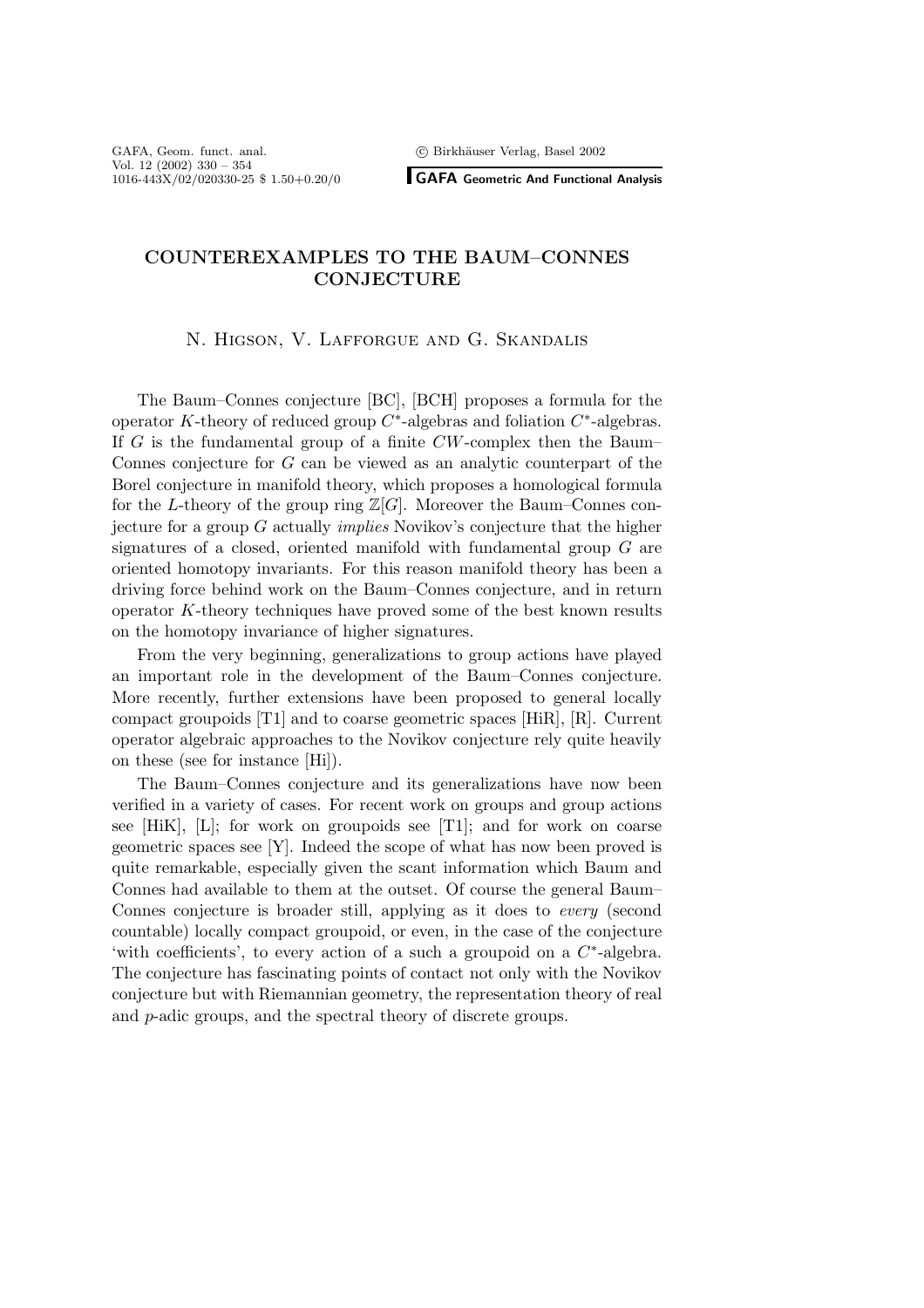The conjecture asserts that a certain *Baum–Connes assembly map*

$$
\mu\colon K_*^{\mathrm{top}}(G)\to K_*(C^*_r(G))
$$

is an isomorphism of abelian groups, where  $C_r^*(G)$  denotes the reduced  $C^*$ -algebra of the group or groupoid G. In the case of the conjecture with coefficients, the conjecture asserts that for every  $G-C^*$ -algebra A a certain generalized assembly map

$$
\mu\colon K_*^{\mathrm{top}}(G,A)\to K_*(A\rtimes_r G)
$$

is an isomorphism, where  $A \rtimes_r G$  denotes the reduced crossed product  $C^*$ -algebra. The purpose of this note is to present counterexamples to:

- the injectivity and the surjectivity of the Baum–Connes map for Hausdorff groupoids;
- the injectivity and surjectivity of the Baum–Connes map for (non-Hausdorff) holonomy groupoids of foliations;
- the surjectivity of the Baum–Connes map for coarse geometric spaces;
- the surjectivity of the Baum–Connes map for discrete group actions on commutative  $C^*$ -algebras, contingent on certain as yet unpublished results of Gromov.

We have not obtained counterexamples to the Baum–Connes conjecture for groups alone (as opposed to group actions) or to the conjecture for foliations with Hausdorff holonomy groupoids, but in the light of what follows it is difficult to be confident that no such counterexample will be found soon.

All of our examples are based on essentially the same phenomenon: a failure of 'exactness' when various short exact sequences of algebras are completed to reduced  $C^*$ -algebras. This phenomenon was previously quite well known, at least in the context of groupoids. Our main observation – which is really rather simple – is that the failure of exactness can be detected at the level of K-theory. Since the various generalizations of the Baum–Connes conjecture predict exactness at the level of K-theory, we thereby obtain our counterexamples.

Our investigation actually began with the Baum–Connes conjecture for coarse geometric spaces, and was inspired by the following very elegant observation of Gromov (see the final section of [G1]). Guoliang Yu [Y] proved that the coarse Baum–Connes conjecture is true for any bounded geometry metric space which admits a uniform embedding into Hilbert space. At the time Yu announced his result there were no known examples of bounded geometry spaces which did *not* admit such an embedding, but Gromov pointed out that no expanding sequence of graphs so embeds. And indeed it turns out to be rather simple to construct a counterexample to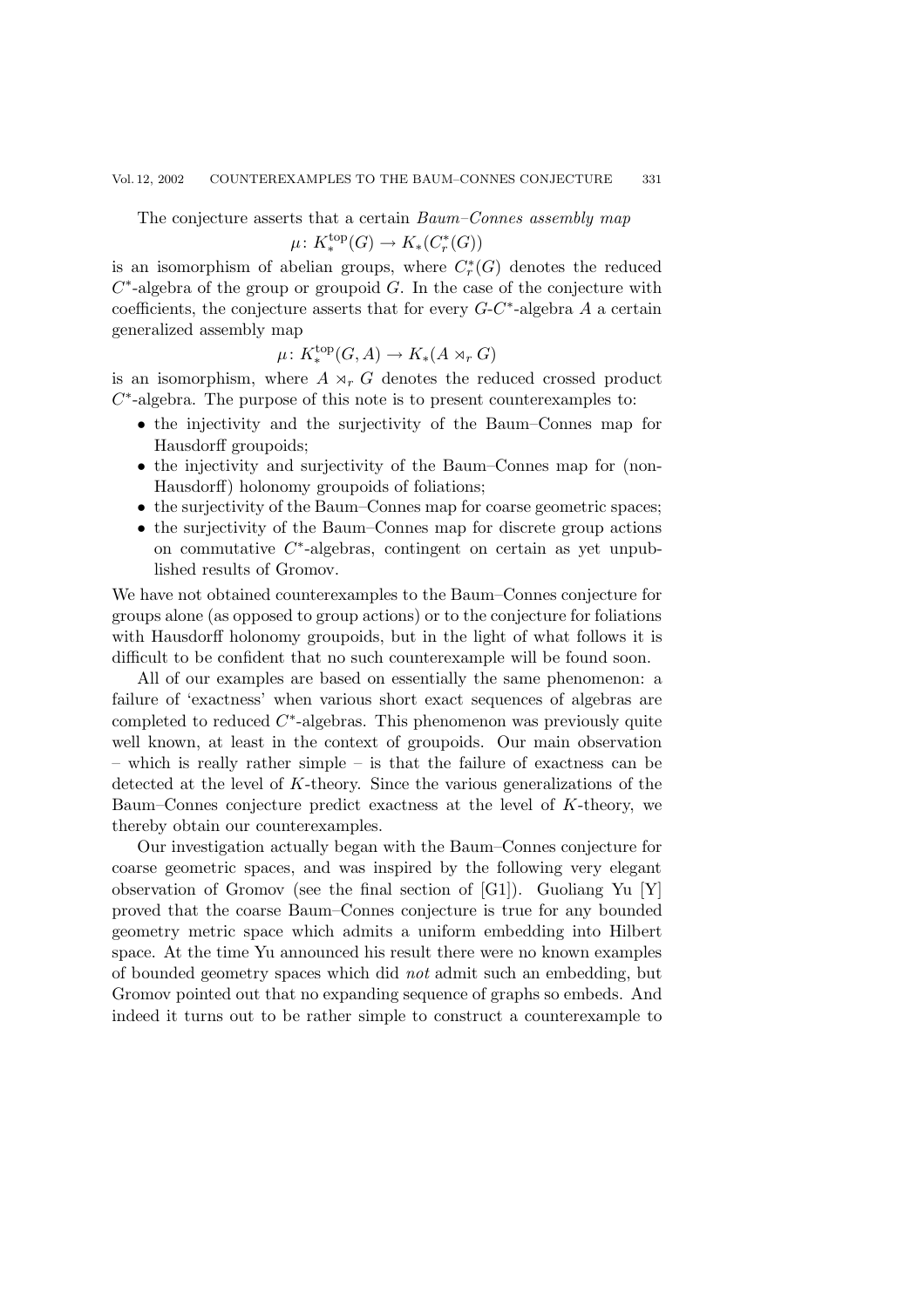Gromov has taken his observation concerning expanders considerably further: by mapping expanding sequences of graphs into suitable Cayley graphs he has constructed by probabilistic means examples of finitely generated groups, even geometrically finite groups, which do not embed uniformly into Hilbert space. This answers a question raised by Gromov himself (see [G2, p. 218], and [FRR, p. 67, problem 4]). Combining Gromov's examples with some simple observations about the C∗-algebras of coarse-geometric spaces we are able to present examples of group actions on compact spaces for which the Baum–Connes conjecture fails. In other words, contingent on Gromov's results, there exist countable groups G and compact, metrizable  $G$ -spaces  $X$  such that the Baum–Connes conjecture for G, with coefficients in the  $G-C^*$ -algebra  $C(X)$ , is false.

Since the above examples are derived from a failure of exactness, we are able to conclude that for the Gromov's groups  $G$  the reduced  $C^*$ algebras  $C_r^*(G)$  are not exact. This settles an old question in abstract  $C^*$ algebra theory. The same result has been obtained, in a different way, by Anantharaman-Delaroche [A], Guentner and Kaminker [GuK] and Ozawa [O]. Their work provides a separate means of deducing from Gromov's constructions that there exist discrete groups for which  $C_r^*(G)$  is not an exact  $C^*$ -algebra.

It is worth noting that our method does not give counter-examples to the Baum–Connes conjecture if we replace reduced  $C^*$ -algebras by  $L^1$ -algebras (the 'generalized Bost conjecture') or by any unconditional completion (as discussed in [L]). In most examples, one can in fact show that the Baum– Connes maps for unconditional completions remain isomorphisms. Furthermore we have not obtained counterexamples to the injectivity of the 'full' Baum–Connes map (which involves full, as opposed to reduced, group and groupoid  $C^*$ -algebras).

### **1 The Main Idea**

Let G be a locally compact groupoid with Haar system. The Baum–Connes conjecture, as generalized by Tu  $[T1,2]$ , proposes a formula for the Ktheory of the reduced  $C^*$ -algebra of G. We refer the reader to Tu's papers for details, as well as to Le Gall's papers [Le1,2], for further information on operator K-theory for groupoids. One of the interesting features of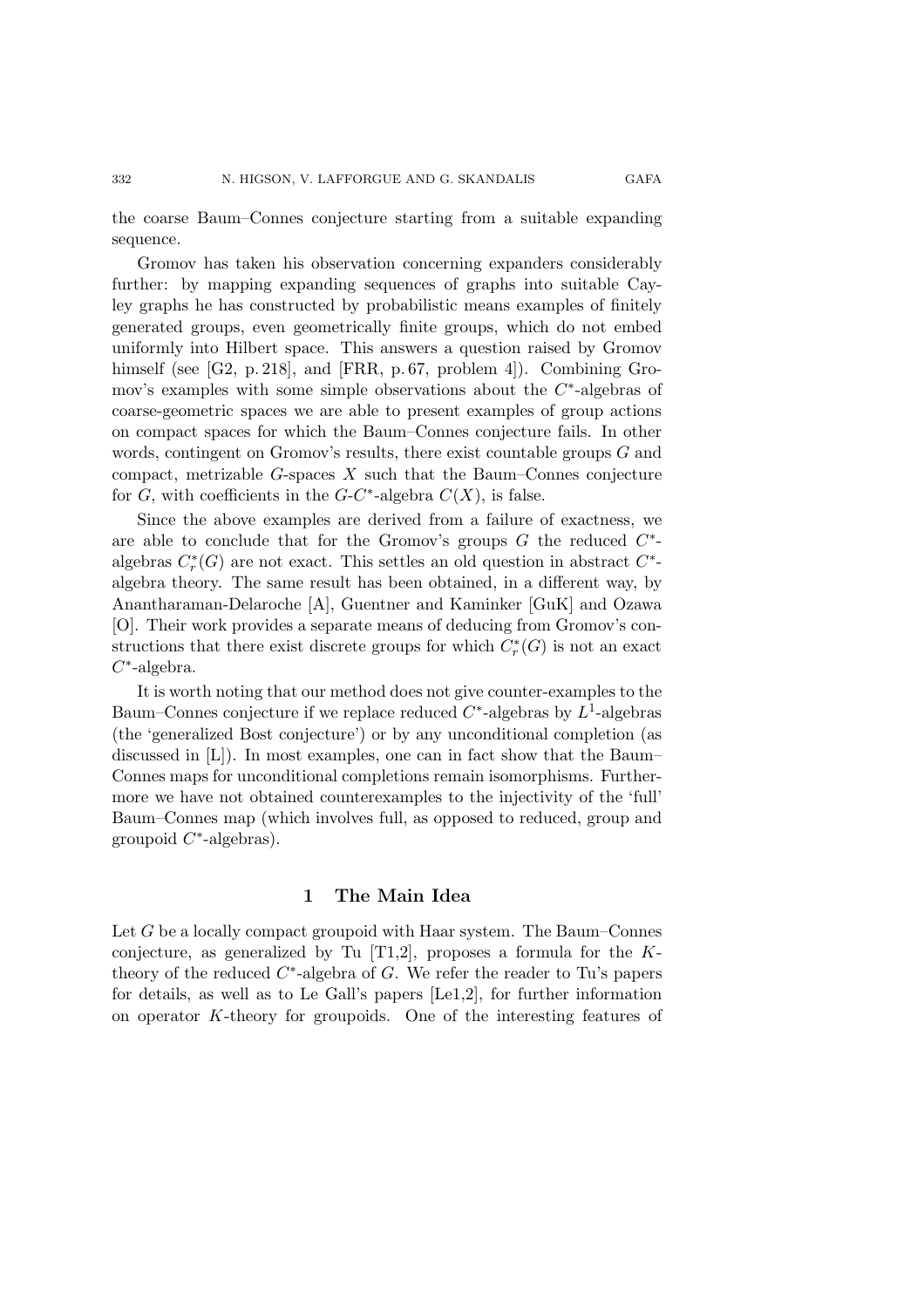our counterexamples is that they rely on very little background information concerning the formulation of the conjecture: our examples contradict not only the Baum–Connes conjecture but also all possible variants of the Baum–Connes conjecture which satisfy only a small list of axioms.

In the Baum–Connes theory one associates *topological* K*-theory groups*  $K^{\text{top}}_*(G)$  to each groupoid G as above. More generally to each action of G on a  $C^*$ -algebra A one associates topological K-theory groups  $K_*^{\text{top}}(G, A)$ . For example, if  $G$  is the fundamental group of a closed, aspherical, evendimensional spin<sup>c</sup>-manifold M then  $K_*^{\text{top}}(G)$  identifies with the topological K-theory of M, while  $K^{\text{top}}_*(G, A)$  identifies with the C<sup>\*</sup>-algebra K-theory of the sections of the flat  $C^*$ -algebra bundle over M which is associated to the given action of G on A. The groups  $K_*^{\text{top}}(G, A)$  are functorial in A with respect to G-equivariant ∗-homomorphisms.

In what follows we shall be mostly concerned with an important special case of this functoriality. Let  $G^0$  denote the space of objects of the groupoid G. Then the commutative  $C^*$ -algebra  $C_0(G^0)$  is in a natural way a  $G-C^*$ -algebra. If F is a closed subset of  $G^0$  which is *saturated*, meaning that every morphism whose source belongs to  $F$  also has its range in  $F$ , then  $C_0(F)$  is a  $G-C^*$ -algebra quotient of  $C_0(G^0)$ . Now the topological K-theory groups  $K_{\star}^{\text{top}}(G, C_0(G^0))$  identify with  $K_{\star}^{\text{top}}(G)$ , while the topo-<br>logical K theory groups  $K_{\star}^{\text{top}}(G, G, (E))$  identify with  $K_{\star}^{\text{top}}(G)$ , where  $G$ logical K-theory groups  $K_*^{\text{top}}(G, C_0(F))$  identify with  $K_*^{\text{top}}(G_F)$ , where  $G_F$ <br>• the closed subgroup id of G computed of mombigues where source and is the closed subgroupoid of G comprised of morphisms whose source and range belong to F. There is therefore a natural *restriction morphism*

$$
K^{\text{top}}_*(G) \to K^{\text{top}}_*(G_F)
$$

associated to every closed, saturated subset F of  $G^0$ .

Now let  $A \rtimes_{\text{max}} G$  and  $A \rtimes_r G$  be the full and reduced crossed product algebras, respectively. These too are functorial in A. If  $A = C_0(G^0)$  then the crossed products are the full and reduced groupoid algebras  $C_{\text{max}}^*(G)$ <br>and  $C^*(G)$  while if  $A = C_2(F)$  then they are the full and reduced algebras and  $C^*_r(G)$ , while if  $A = C_0(F)$  then they are the full and reduced algebras of the subgroupoid  $G_F$ . The associated restriction  $*$ -homomorphisms

$$
C_{\text{max}}^*(G) \to C_{\text{max}}^*(G_F)
$$
 and  $C_r^*(G) \to C_r^*(G_F)$ 

are nothing more than actual restriction from the dense subalgebra  $C_c(G)$ contained within the groupoid  $C^*$ -algebras for G to the algebra  $C_c(G_F)$ contained within the groupoid  $C^*$ -algebras for  $G_F$ .

As far as this note is concerned, the central object in the Baum–Connes theory is the *full assembly map*

$$
\mu_{\max}: K_*^{\text{top}}(G, A) \to K_*(A \rtimes_{\max} G).
$$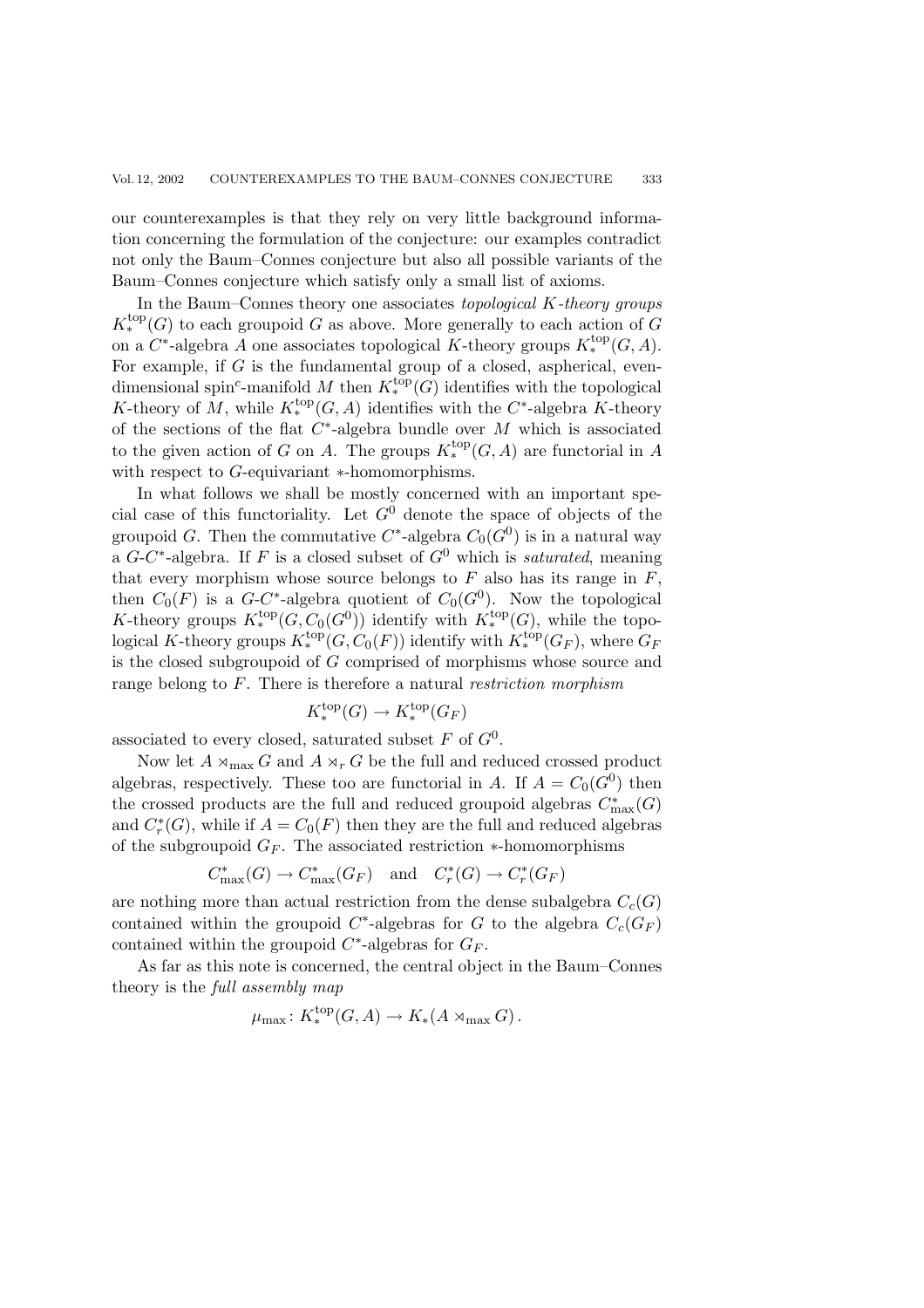It is functorial in A for G-equivariant ∗-homomorphisms. In particular, if F is a closed, saturated subset of  $G^0$  then there is a commuting *restriction diagram*

$$
K^{top}_*(G) \rightarrow K^{top}_*(G_F)
$$
  
\n
$$
\downarrow \qquad \qquad \downarrow
$$
  
\n
$$
K_*(C^*_{\text{max}}(G)) \rightarrow K_*(C^*_{\text{max}}(G_F))
$$

 $K_*(C_{\text{max}}^*(G)) \rightarrow K_*(C_{\text{max}}^*(G_F))$ <br>Until we discuss injectivity counterexamples in section 3 we shall need no further information about topological  $K$ -theory and the full assembly map.

The Baum–Connes conjecture is that the *reduced assembly map*

$$
\mu \colon K^{\mathrm{top}}_*(G, A) \to K_*(A \rtimes_r G),
$$

which is the composition of the full assembly map with the  $K$ -theory map associated to the canonical surjection from  $A \rtimes_{\text{max}} G$  onto  $A \rtimes_r G$ , is an isomorphism *isomorphism*.

From now on the term *Baum–Connes map* will refer to this reduced assembly map; we shall not need to concern ourselves directly with the full assembly map, except to keep in mind that the Baum–Connes map factors through it.

There is a restriction diagram for the Baum–Connes map,

$$
K^{\text{top}}_*(G) \rightarrow K^{\text{top}}_*(G_F)
$$
  
\n
$$
\downarrow \qquad \qquad \downarrow
$$
  
\n
$$
K_*(C^*_r(G)) \rightarrow K_*(C^*_r(G_F))
$$

whose commutativity follows immediately from the same for the full assembly map.

The main idea in all our counterexamples is to exploit the compatibility of full and reduced assembly with restriction in the following way. Let  $F$  be a closed, saturated subset of  $G^0$  and let U be its complement in  $G^0$ . Let  $G_F$ be the groupoid associated to  $F$ , as above, and let  $G_U$  be its complement in G, which is the open subgroupoid comprised of all morphisms with source and range belonging to U. Associated to the decomposition of G into  $G_F$ and  $G_U$  is a short exact sequence of full groupoid  $C^*$ -algebras

$$
0 \to C^*_{\text{max}}(G_U) \to C^*_{\text{max}}(G) \to C^*_{\text{max}}(G_F) \to 0,
$$

in which the quotient map is restriction, as above, and the inclusion is the natural one induced from the inclusion of  $C_c(G_U)$  into  $C_c(G)$ . The corresponding sequence for the reduced  $C^*$ -algebras,

$$
0 \to C_r^*(G_U) \to C_r^*(G) \to C_r^*(G_F) \to 0
$$

need *not* be exact at its middle term. Indeed this failure of exactness can even be detected at the level of  $K$ -theory: it is possible to construct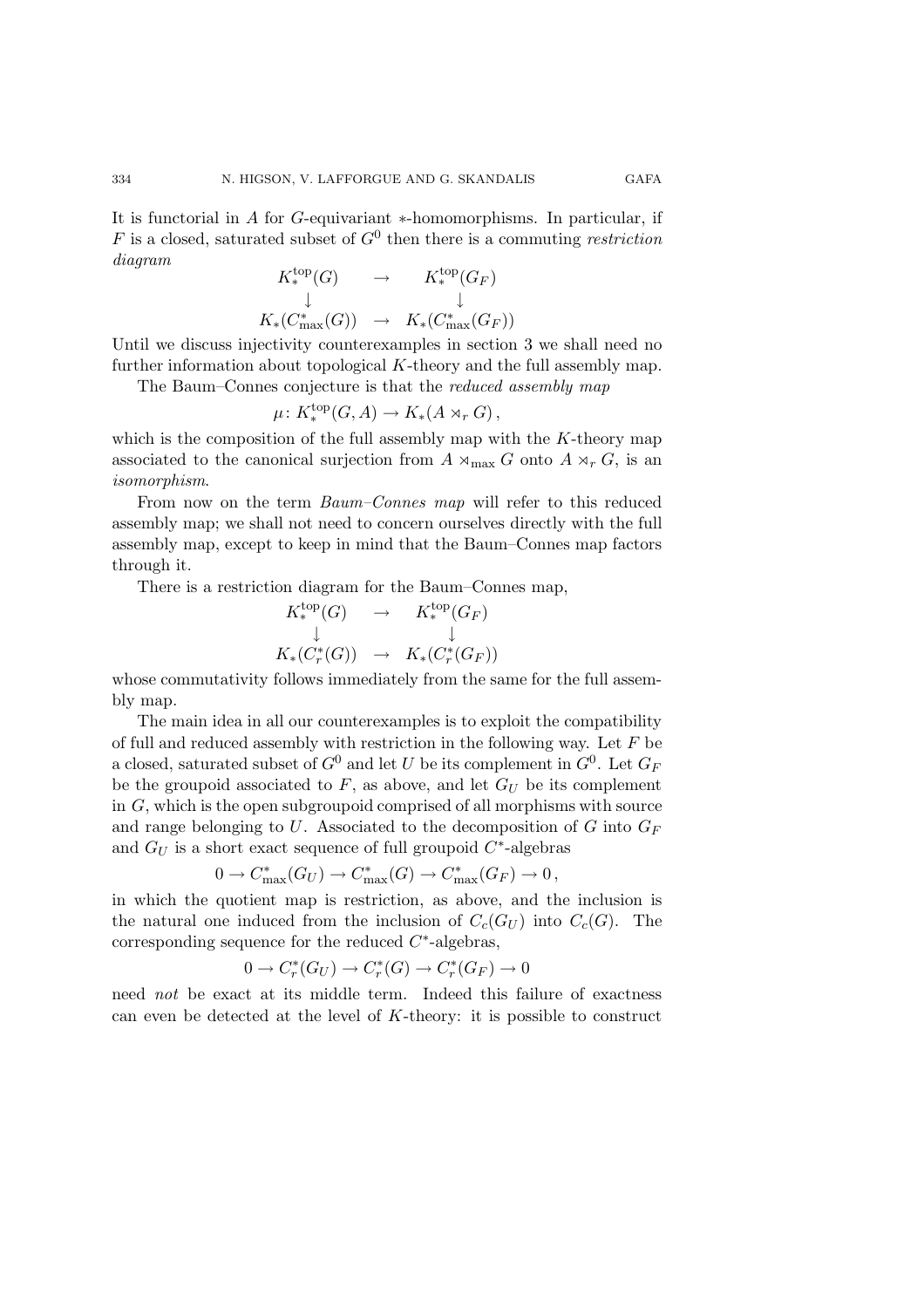examples in which the sequence

$$
K_0(C_r^*(G_U)) \to K_0(C_r^*(G)) \to K_0(C_r^*(G_F))
$$
\n
$$
(\star)
$$

fails to be exact at its middle term (recall that K-theory is a half-exact functor – see for example  $[B]$  – so this failure of exactness at the level of K-theory certainly implies a failure of exactness at the level of  $C^*$ -algebras). Constructions of this sort are precisely what we shall carry out in the subsequent sections of the paper. In this section we merely observe that every such construction immediately provides a counterexample to the Baum– Connes conjecture:

LEMMA 1. Assume that the sequence  $(\star)$  is not exact at its middle term.

- *1.* If the Baum–Connes map  $K_0^{\text{top}}(G_F) \to K_0(C_r^*(G_F))$  is injective, then<br>the Baum–Connes map  $K_{\text{top}}^{\text{top}}(G) \to K_0(C^*(G))$  fails to be surjective the Baum–Connes map  $K_0^{\text{top}}(G) \to K_0(C_r^*(G))$  fails to be surjective.<br>If the map  $K_0(C^*(G)) \to K_0(C^*(G))$  is injective, then the map
- 2. If the map  $K_0(C_{\max}^*(G_F)) \to K_0(C^*_r(G_F))$  is injective, then the map  $K_1(C^*, (C))$ ,  $K_2(C^*(C))$  foils to be surjective and a fortioni the  $K_0(C_{\text{max}}^*(G)) \to K_0(C^*_r(G))$  fails to be surjective and a fortiori the<br>Baum Connos man  $K^{\text{top}}(C) \to K_0(C^*(C))$  fails to be surjective *Baum–Connes map*  $K_0^{\text{top}}(G) \to K_0(C_r^*(G))$  *fails to be surjective.*

*Proof*. We need only chase around the following diagram,

$$
K_0(C_r^*(G_U)) \rightarrow K_0(C_r^*(G)) \rightarrow K_0(C_r^*(G_F))
$$
  
\n
$$
\uparrow \qquad \uparrow \qquad \uparrow
$$
  
\n
$$
K_0(C_{\max}^*(G_U)) \rightarrow K_0(C_{\max}^*(G)) \rightarrow K_0(C_{\max}^*(G_F))
$$
  
\n
$$
\uparrow \qquad \uparrow
$$
  
\n
$$
K_0^{\text{top}}(G) \rightarrow K_0^{\text{top}}(G_F),
$$

 $K_0^{\text{top}}(G) \longrightarrow K_0^{\text{top}}(G_F),$ <br>using the facts that the squares commute and that the middle line is exact at its middle term. To prove the first part of the lemma, let  $x$  be an element in  $K_0(C^*_r(G))$  whose image is 0 in  $K_0(C^*_r(G_F))$ , but which is not in the image of  $K_0(C_r^*(G_U))$ . Then x is not in the range of the Baum–Connes map. Indeed, assume for the sake of a contradiction that  $x$  is the image of  $y \in K_0^{\text{top}}(G)$ . Since the image of x in  $K_0(C_r^*(G_F))$  is 0, it follows from our<br>assumption of injectivity that the image of y in  $K^{\text{top}}(G_F)$  is 0. Therefore assumption of injectivity that the image of y in  $K_0^{\text{top}}(G_F)$  is 0. Therefore<br>the image of y in  $K_0(G^*)$  (G)) lies in the image of  $K_0(G^*)$  and x the image of y in  $K_0(C_{\max}^*(G))$  lies in the image of  $K_0(C_{\max}^*(G_U))$  and x<br>lies in the image of  $K_0(C^*(G_{\infty}))$  which loads to a contradiction as required lies in the image of  $K_0(C^*_r(G_U))$  which leads to a contradiction, as required. The proof of the second part of the lemma is similar.  $\Box$ 

In most of the cases that follow the Baum–Connes map for  $G_F$  will be injective. Therefore we shall find that the Baum–Connes map for G fails to be surjective. This failure of surjectivity can be made more starkly evident by a simple construction involving mapping cones. Suppose we are presented with a sequence of C∗-algebras and ∗-homomorphisms

$$
J \xrightarrow{\alpha} A \xrightarrow{\beta} B
$$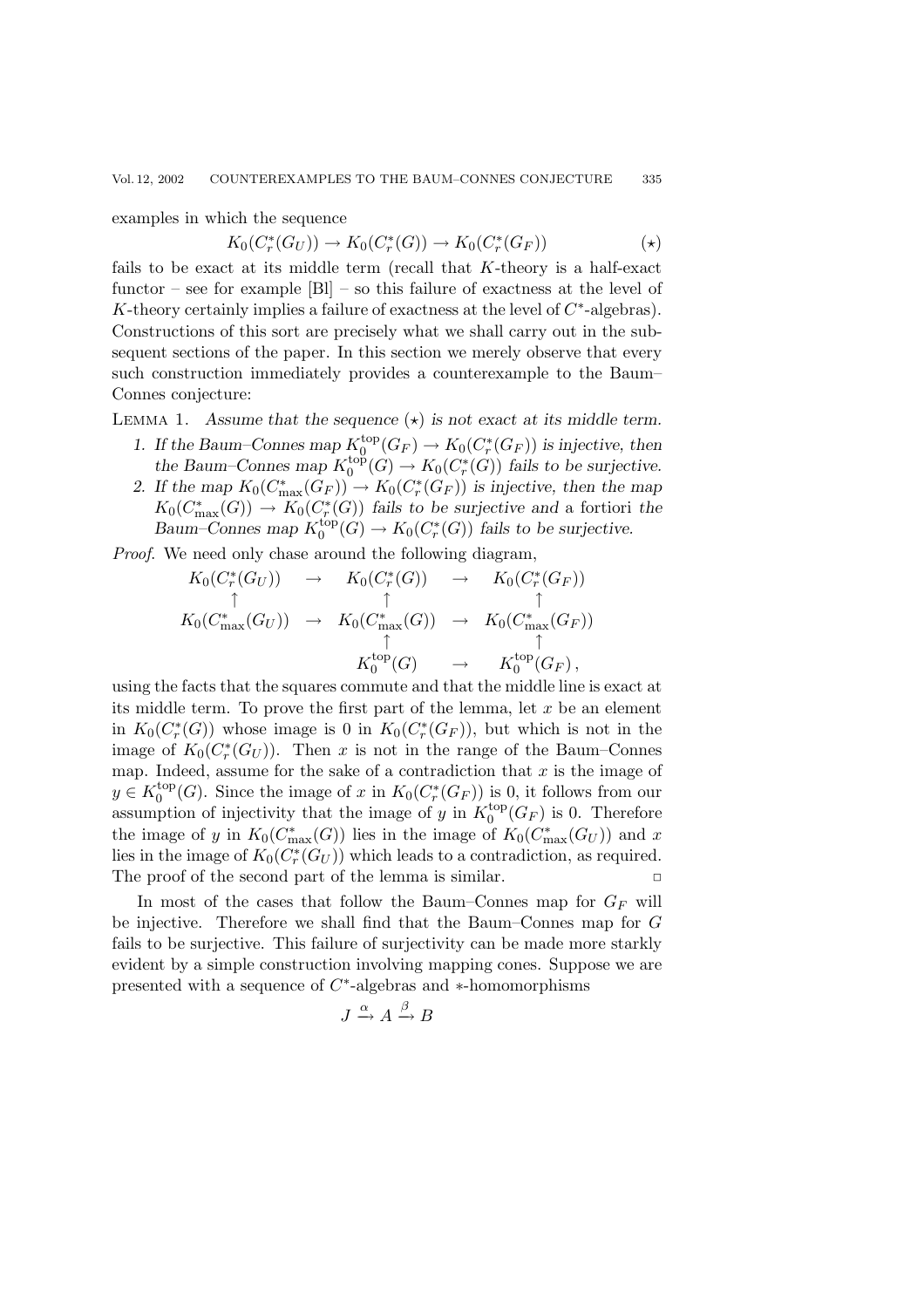for which the composition of  $\alpha$  and  $\beta$  is zero. Recall that the *mapping cone* of the  $\ast$ -homomorphism  $\beta$ :  $A \rightarrow B$  is the C<sup> $\ast$ </sup>-algebra

 $C(\beta) = \{ a \oplus f \in A \oplus C[0,1] \otimes B : \beta(a) = f(0) \text{ and } f(1) = 0 \}.$ 

There is an obvious  $*$ -homomorphism  $\gamma$  from J into  $C(\beta)$  and if the map induced by  $\gamma$  on K-theory is anisomorphism then the sequence

$$
K_*(J) \to K_*(A) \to K_*(B) \tag{**}
$$

is exact at its middle term. Let us consider this natural map  $\gamma: J \to C(\beta)$ and construct the mapping cone of *it*. The K-theory of  $C(\gamma)$  vanishes if and only if the  $\ast$ -homomorphism  $\gamma$  induces an isomorphism at the level of K-theory. In that case  $(\star \star)$  is exact at its middle term. Hence if the sequence  $(\star \star)$  *fails* to be exact at its middle term then the K-theory of  $C(\gamma)$  is *non-zero*. If we start with a short exact sequence

$$
0 \to J \to A \to B \to 0,
$$

then the K-theory groups of  $C(\gamma)$  vanish. Let us apply these observations to the short exact sequences of C∗-algebras associated to the decomposition  $G = G_F \cup G_U$  that we discussed above. The associated sequence of full groupoid  $C^*$ -algebras is exact, and so the K-theory groups of the corresponding 'full'  $C^*$ -algebra  $C(\gamma)$  vanish. On the other hand if we assume that the sequence  $(\star)$  fails to be exact at its middle term then the K-theory groups of the corresponding 'reduced'  $C^*$ -algebra  $C(\gamma)$  do *not* vanish. Now in both cases, the mapping cone  $C(\gamma)$  is a groupoid  $C^*$ -algebra – a full groupoid  $C^*$ -algebra in the first case and a reduced in the second. If S denotes the space obtained from a closed square by removing two adjacent sides (thus S is a product of [0, 1] with itself), and if  $E_1, E_2 \subseteq S$  are the two remaining sides, then the groupoid in question is

 $\mathcal{G}(F) = G_F \times (S \setminus E_1) \cup G_U \times E_2$ .

(This is an open subgroupoid of a closed subgroupoid of  $G \times S$ . The latter should be viewed here as a constant family of groupoids over S, and therefore as a groupoid in its own right. In this way  $\mathcal{G}(F)$  carries a locally compact groupoid topology.) It follows from our general discussion of mapping cones that

- $K_*(C^*_{\text{max}}(\mathcal{G}(F))) = 0$  for every G and every closed saturated set  $F\subseteq G^0$
- $K_*(C^*_r(\mathcal{G}(F))) \neq 0$  if the K-theory sequence  $(\star)$  associated to the closed saturated set  $F \subseteq G^0$  fails to be exact at its middle term.

Since the Baum–Connes assembly map for the groupoid  $\mathcal{G}(F)$  factors through the K-theory of the full groupoid  $C^*$ -algebra we obtain the following result:

336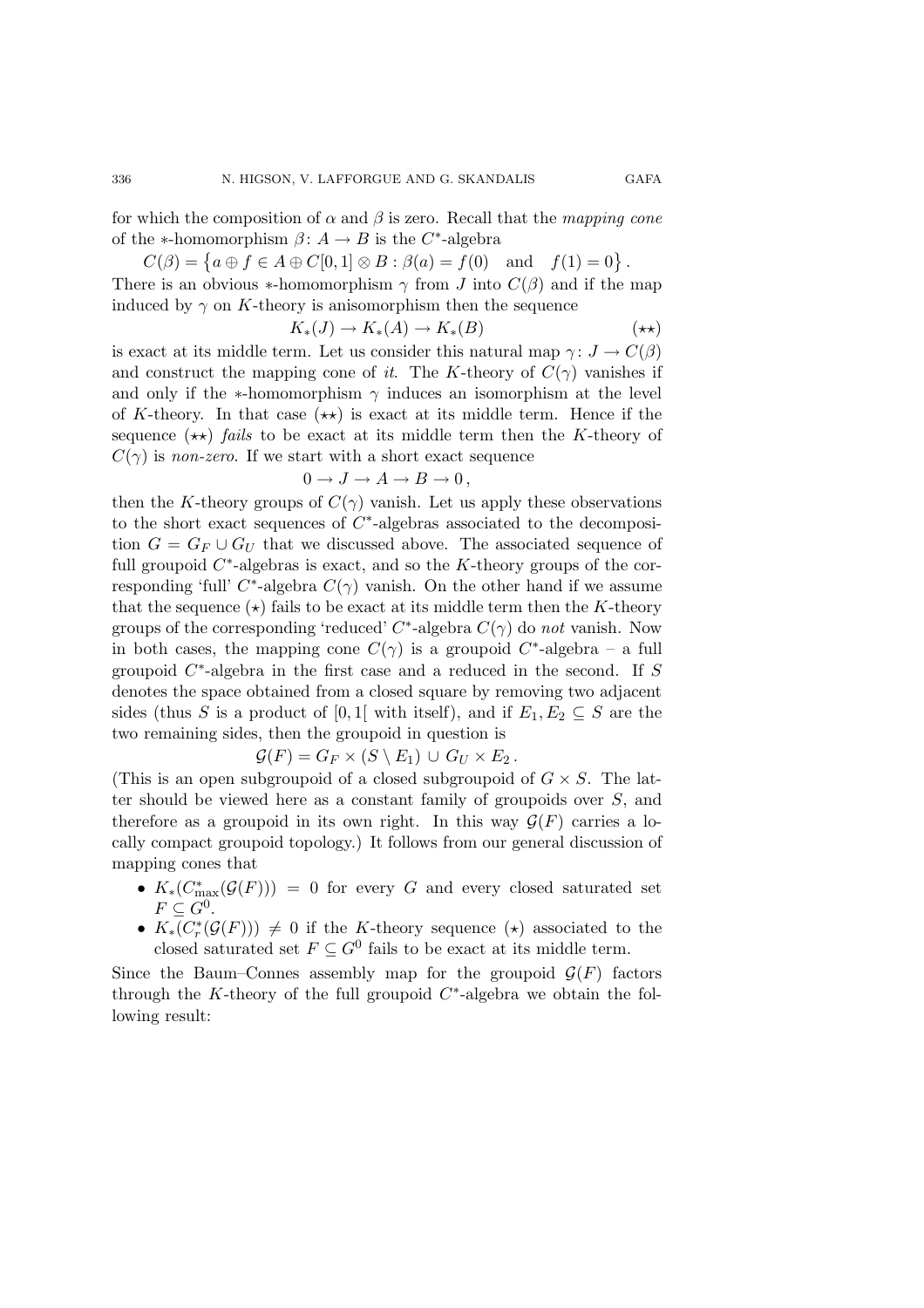PROPOSITION 2. Let G be a locally compact groupoid with a Haar system. *If the K-theory sequence* ( $\star$ ) *associated to a closed saturated set*  $F \subseteq G^0$ *fails to be exact at its middle term then the Baum–Connes assemblymap for the associated groupoid*  $\mathcal{G}(F)$  *is zero, while the* K-theory of the reduced  $C^*$ -algebra for  $\mathcal{G}(F)$  is non-zero. In particular, if the sequence  $(\star)$  fails to be exact at its middle term then the Baum–Connes assembly map for  $G(F)$ *fails to be surjective.* ✷

We remark that in fact the topological K-theory of  $\mathcal{G}(F)$  is zero, so that the Baum–Connes map is for trivial reasons injective in these examples.

## **2 Surjectivity Counterexamples**

Let  $\Gamma_{\infty}$  be an infinite discrete group. Let  $\{\Gamma_n\}_{n\in\mathbb{N}}$  be a family of finite groups and let  ${\lbrace \pi_n : \Gamma_\infty \to \Gamma_n \rbrace_{n \in \mathbb{N}}}$  be a family of surjective homomorphisms. For convenience, let us denote by  $\pi_{\infty} : \Gamma_{\infty} \to \Gamma_{\infty}$  the identity map from  $\Gamma_{\infty}$  to itself.

Define a groupoid G in the following way. Let  $G^0$  be  $\overline{\mathbb{N}}$ , the one-point compactification of the natural numbers, and let the space of morphisms in G be the quotient of  $\Gamma_{\infty} \times \overline{\mathbb{N}}$  by the following equivalence relation:  $(g, n) \sim (h, m)$  if and only if  $n = m \in \overline{\mathbb{N}}$  and  $\pi_n(g) = \pi_n(h)$ . Then G is a groupoid and in fact a locally compact groupoid in the quotient topology. It is of course just a continuous family of groups over  $\overline{\mathbb{N}}$ , whose fiber over n is  $\Gamma_n$ . The groupoid is Hausdorff if and only if, for every  $g \in \Gamma_\infty \setminus \{1\}$ , the set  $\{n \in \mathbb{N}, \pi_n(g)=1\}$  is finite.

We recall that in the present situation the  $C^*$ -algebra  $C^*_r(G)$  is the completion of  $C_c(\Gamma_\infty \times \overline{\mathbb{N}})$  for the following C<sup>\*</sup>-seminorm:

$$
||f||_{C_r^*(G)} = \sup_{n \in \overline{\mathbb{N}}} ||\lambda_n(f_n)||_{\mathcal{L}(\ell^2(\Gamma_n))}.
$$

Here  $f_n: \Gamma_\infty \to \mathbb{C}$  is the restriction of f to  $\Gamma_\infty \cong \Gamma_\infty \times \{n\}$  and  $\lambda_n$  is the composition of the surjection from  $\Gamma_{\infty}$  to  $\Gamma_n$  with the regular representation of  $\Gamma_n$ .

Consider the closed saturated set  $\{\infty\}$  of  $G^0 = \overline{\mathbb{N}}$ . By abuse of notation, we write  $G_{\infty}$  instead of  $G_{\{\infty\}} \cong \Gamma_{\infty}$ . Let us form the following particular instance of the sequence  $(\star)$  that was analyzed in the previous section:

$$
K_0(C_r^*(G_\mathbb{N})) \to K_0(C_r^*(G)) \to K_0(C_r^*(G_\infty)). \qquad (\star \star \star)
$$

PROPOSITION 3. Assume that the trivial representation of  $\Gamma_{\infty}$  is isolated *in the direct sum unitary representation*  $\bigoplus_{n\in\mathbb{N}}\lambda_n$  *of*  $\Gamma_\infty$ *. Then the sequence*  $(\star \star \star)$  fails to be exact at its middle term.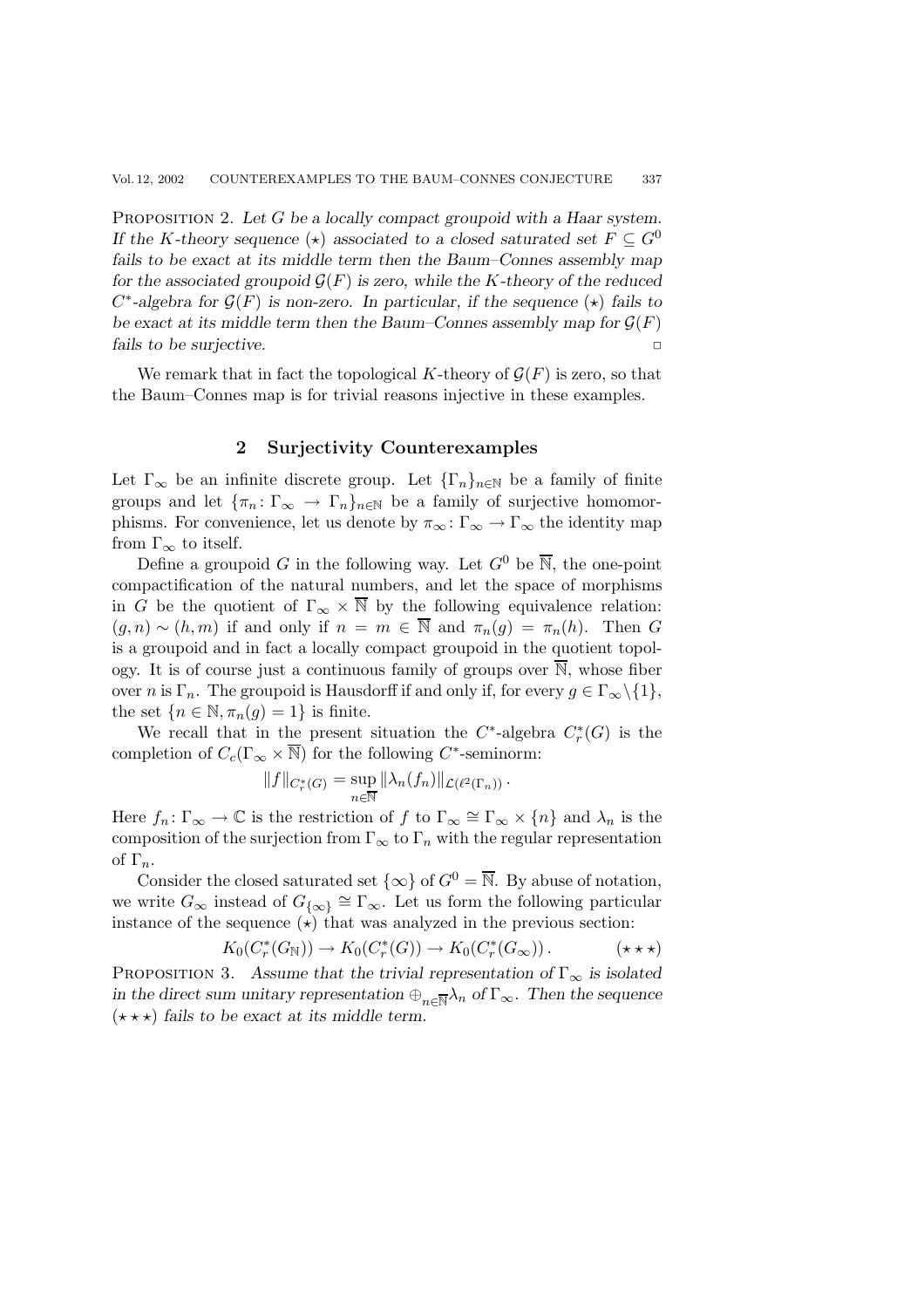*Proof.* Each group element  $g \in \Gamma_{\infty}$  determines a canonical element in  $C_c(\Gamma_\infty \times \overline{\mathbb{N}})$ , namely the characteristic function of  $\{g\} \times \overline{\mathbb{N}}$ , and in this waya ∗-homomorphism  $\pi: \mathbb{C}[\Gamma_{\infty}] \to C_c(G)$  is determined. It follows from the above definition of the norm in  $C_r^*(G)$  that if  $C^*_\pi(\Gamma_\infty)$  denotes the completion of  $\mathbb{C}[\Gamma_\infty]$  in the norm associated to the representation  $\oplus_{n\in\mathbb{N}}\lambda_n$  then  $\pi$  extends to a homomorphism of C<sup>\*</sup>-algebras from  $C^*_\pi(\Gamma_\infty)$  to  $\widetilde{C^*_r}(G)$ .

The hypothesis implies that the trivial representation of  $\Gamma_{\infty}$  is an isolated point in the dual of  $C^*_{\pi}(\Gamma_{\infty})$ , and therefore that there is a projection  $p \in C^*_\pi(\Gamma_\infty)$  which, for any representation of  $\Gamma_\infty$  weakly contained in the direct sum  $\oplus_{n\in\mathbb{N}}\lambda_n$ , acts as the orthogonal projection onto the  $\Gamma_{\infty}$ -fixed vectors. Let us consider the image  $\pi(p)$  of the projection p in the  $C^*$ algebra  $C_r^*(G)$ . Since the regular representation of  $\Gamma_\infty$  has no fixed vectors it follows that  $\pi(p)$  maps to zero in  $C_r^*(G_\infty)$ . We shall now show that the K-theory class  $[\pi(p)] \in K_0(C^*_r(G))$  is not in the image of the K-theory of  $C^*(G)$ . This will prove the proposition  $C_r^*(G_N)$ . This will prove the proposition.

Obviously the groupoid  $G_N$  is the disjoint union  $\prod_{n\in\mathbb{N}}\Gamma_n$ , with the discrete topology. We have  $C_r^*(G_{\mathbb{N}}) = \bigoplus_{n \in \mathbb{N}} C_r^*(\Gamma_n)$ . Now it follows from the definition of the norm in  $C_r^*(G)$  that the representations  $\lambda_n: C_c(G) \to$  $C(\Gamma_n)$  extend to \*-homomorphisms from  $C_r^*(G)$  to  $C_r^*(\Gamma_n)$ . This gives us what we want: the class  $[\pi(p)]$  does not lie in the image of  $\bigoplus_{n\in\mathbb{N}} K_0(C_r^*(\Gamma_n))$ <br>because  $\bigcup_{n\in\mathbb{N}} (G_n^*(\Gamma_n))$  is non-zene for symmeric (since  $\bigcup_{n\in\mathbb{N}} (G_n^*(\Gamma_n))$ ) because  $\lambda_n([\pi(p)]) \in K_0(C_r^*(\Gamma_n))$  is non-zero for every n (since  $\lambda_n(\pi(p))$  is<br>non-zero and  $C^*(\Gamma_n)$  is finite dimensional), while  $\lambda_n(x)$  is zero for almost non-zero and  $C_r^*(\Gamma_n)$  is finite dimensional), while  $\lambda_n(x)$  is zero for almost all *n* whenever *x* belongs to the image of  $\bigoplus_{n\in\mathbb{N}} K_0(C_r^*(\Gamma_n)).$ 

Here are three concrete examples (and therefore three concrete counterexamples to the surjectivity of the Baum–Connes map).

**1<sup>st</sup> Counterexample.** Let  $\Gamma_{\infty}$  be a discrete group with Kazhdan's property (T) (see [HV]) and suppose that the Baum–Connes map  $K_*^{\text{top}}(\Gamma_\infty) \to$  $K_*(C_r^*(\Gamma_\infty))$  is injective. Then, no matter what the homomorphisms  $\pi_n$ and groups  $\Gamma_n$  are, the hypotheses in Proposition 3 and the first part of Lemma 1 are satisfied. Therefore the Baum–Connes map  $K_0^{\text{top}}(G) \to$ <br> $K_0(C^*(G))$  fails to be surjective  $K_0(C_r^*(G))$  fails to be surjective.

This happens in particular when  $\Gamma_{\infty} = SL_3(\mathbb{Z})$ , when  $\Gamma_n = SL_3(\mathbb{Z}/n\mathbb{Z})$ , and when  $\pi_n$  are the obvious surjections. Indeed,  $SL_3(\mathbb{Z})$  is perhaps the exemplar of a property (T) group, while it follows from the work of Kasparov [K3,5] that the Baum–Connes map (even with coefficients) is injective for all closed subgroups of any connected Lie group.

Note that in this case the groupoid  $G$  is Hausdorff.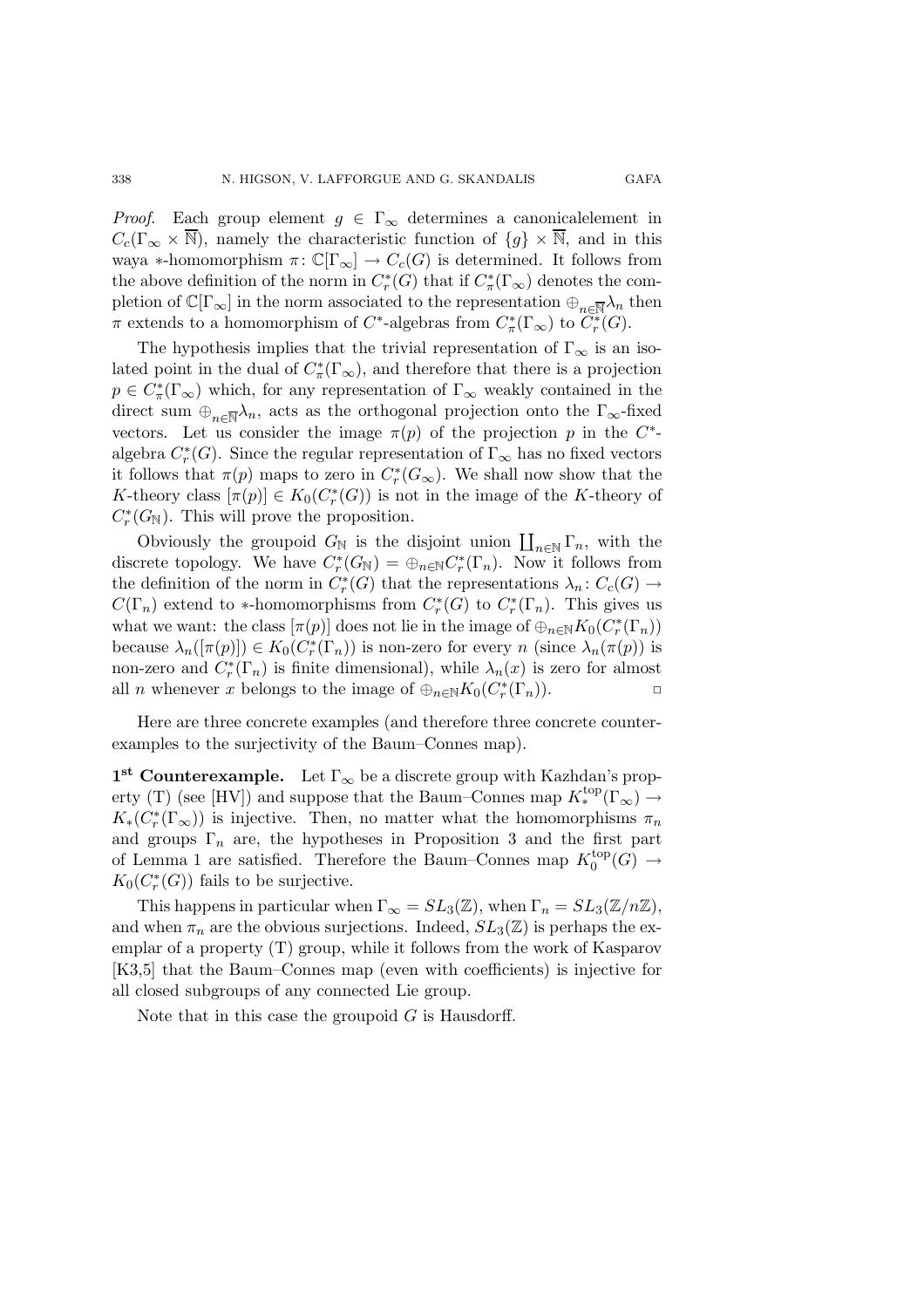**2<sup>nd</sup> Counterexample.** Let  $\Gamma_{\infty}$  be  $SL_2(\mathbb{Z})$  and let  $\pi_n : \Gamma_{\infty} \to SL_2(\mathbb{Z}/n\mathbb{Z})$ be the obvious surjections. A well-known theorem of Selberg (see [Lu]) shows that the hypothesis in Proposition 3 is satisfied. In addition the hypothesis in the second part of Lemma 1 is satisfied since  $SL_2(\mathbb{Z})$  is known to be K-amenable (see [Cu] and [K4]). Therefore the map  $K_0(C_{\max}^*(G)) \to$ <br> $K_1(C^*(G))$  fails to be surjective (and bance the Baum-Connex map for G  $K_0(C^*_r(G))$  fails to be surjective (and hence the Baum–Connes map for G<br>fails to be surjective also). Once again, G is Hausdorff fails to be surjective also). Once again, G is Hausdorff.

**3<sup>rd</sup> Counterexample.** Let  $\Gamma_{\infty}$  be any non-amenable but K-amenable discrete group (for instance let  $\Gamma_{\infty} = \mathbb{F}_2$ , [Cu]) and let  $\Gamma_n = 1$  for all  $n \in \mathbb{N}$ . Then the hypothesis in Proposition 3 is obviously satisfied and in addition the hypothesis in the second case of Lemma 1 is satisfied. Therefore the map  $K_0(C_{\text{max}}^*(G)) \to K_0(C_r^*(G))$  and also the Baum–Connes map for G<br>foil to be surjective. Note that this groupoid G is not Hausdorff fail to be surjective. Note that this groupoid  $G$  is not Hausdorff.

## **3 Injectivity Counterexamples**

In this section, we shall build on the third counterexample of the previous section in order to construct a counterexample to the injectivity of the Baum–Connes map. The groupoid we obtain will not be Hausdorff; we shall present a Hausdorff counterexample in section 5.

Let a and b be two distinct points on the circle  $S^1$ . Denote by  $[b, a]$ one of the closed arcs connecting a and b and denote by  $[a, b]$  the other one. We shall write  $[a, b]$  for the interior of  $[a, b]$ . Let G be the quotient of the constant family of groups  $\mathbb{F}_2 \times S^1$  over the topological space  $S^1$ by the following equivalence relation :  $(g, x) \sim (h, y)$  if and only if either  $x = y \in [a, b]$  or  $x = y \in [b, a]$  and  $g = h$  (we give G the quotient topology). Thus G is a field of groups over  $S^1$  whose fibers over [b, a] are  $\mathbb{F}_2$  and whose fibers over  $[a, b]$  are the trivial group 1. Of course G is non-Hausdorff.

The reduced  $C^*$ -algebra  $C^*_r(G)$  is the completion of  $C_c(\mathbb{F}_2 \times S^1)$  in the following  $C^*$ -seminorm:

,

$$
||f|| = \max \Big\{ \sup_{x \in [b,a]} ||f_x||_{C_r^*(\mathbb{F}_2)}, \sup_{y \in [a,b]} \Big| \sum_{g \in \mathbb{F}_2} f_y(g) \Big| \Big\}
$$

where  $f_x$  denotes the restriction of  $f: \mathbb{F}_2 \times S^1 \to \mathbb{C}$  to  $\mathbb{F}_2 \cong \mathbb{F}_2 \times \{x\} \subseteq \mathbb{F} \times S^1$  $\mathbb{F}_2 \times S^1$ .

We therefore have an obvious ∗-monomorphism

$$
\pi\colon C_r^*(G)\to C[b,a]\otimes C_r^*(\mathbb{F}_2)\oplus C[a,b].
$$

In fact this ∗-monomorphism is a ∗-isomorphism. To see this, recall first that since  $\mathbb{F}_2$  is non-amenable there is an element  $f \in C^*_{\text{max}}(\mathbb{F}_2)$  such that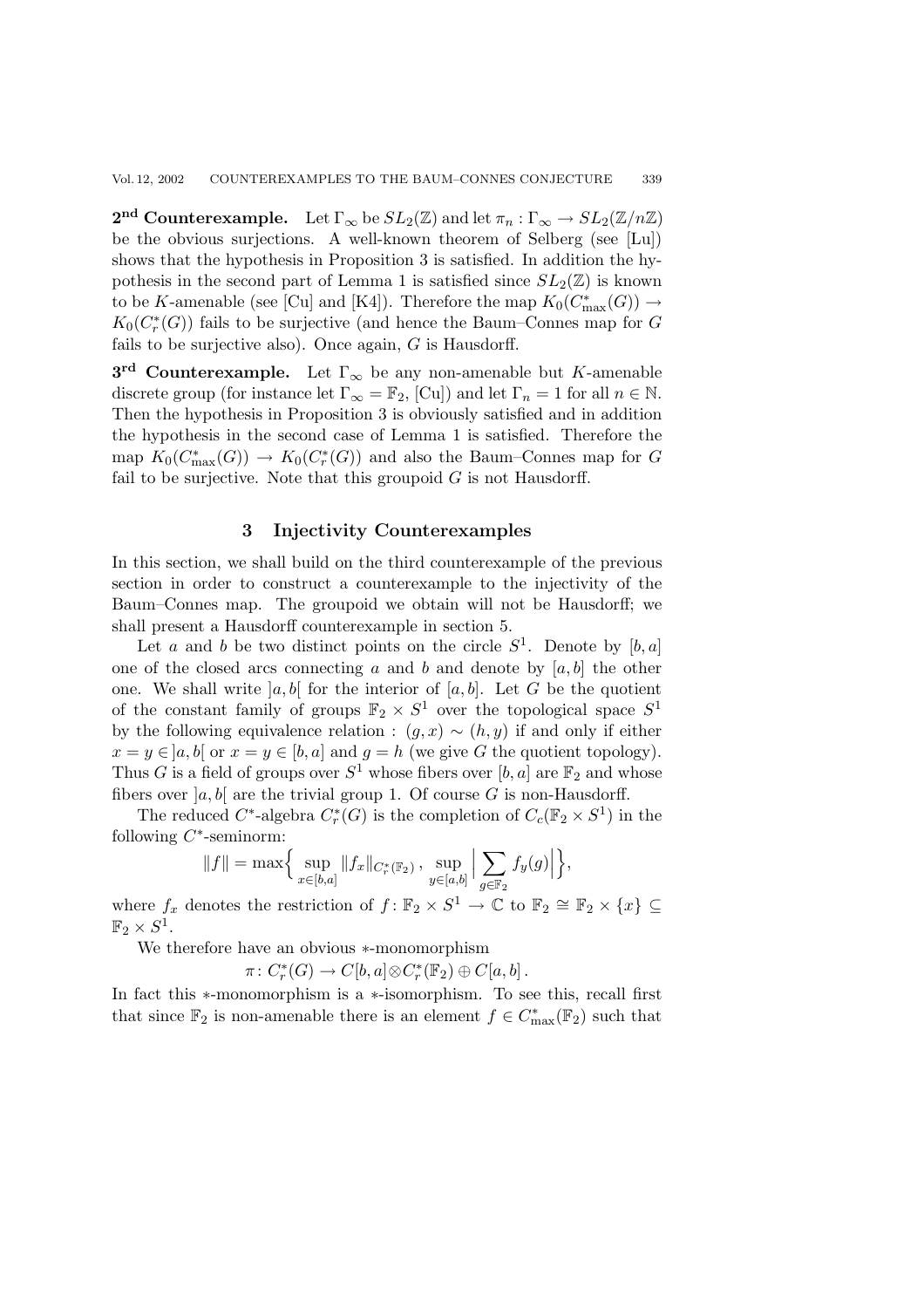the image of f under the trivial representation of  $\mathbb{F}_2$  is 1 while the image of f in  $C^*_{r}(\mathbb{F}_2)$  is 0. Now, the obvious inclusion  $\mathbb{C}[\mathbb{F}_2] \subseteq C_c(\mathbb{F}_2 \times S^1)$  which associates to a function on  $\mathbb{F}_2$  the function on  $\mathbb{F}_2 \times S^1$  which is constant in the  $S^1$ -direction determines a ∗-homomorphism  $\rho: C^*_{\text{max}}(\mathbb{F}_2) \to C^*_{\text{max}}(G)$ .<br>The image of the element funder the threefold composition of a the map The image of the element f under the threefold composition of  $\rho$ , the map from  $C_{\text{max}}^*(G)$  to  $C^*_r(G)$ , and the map  $\pi$  above, is the element  $0 \oplus 1 \in C^{\text{th}}$  also  $C^*(\mathbb{F}_r) \oplus C^{\text{th}}$ . This shows that the image of the  $\star$  homomorphism  $C[b, a] ⊗ C<sup>*</sup><sub>r</sub>(\mathbb{F}_2) ⊕ C[a, b]$ . This shows that the image of the ∗-homomorphism  $\pi$  contains  $0 \oplus 1$ . The remainder of the proof of surjectivity is an easy computation, based on the fact that the compositions of  $\pi$  with the coordinate projections to  $C[b, a] \otimes C^*_r(\mathbb{F}_2)$  and to  $C[a, b]$  are surjective.

Having shown that  $\pi$  is an isomorphism let us now consider, for  $i = 0, 1$ , the following commuting diagram:

$$
0 \rightarrow K_i(C[a, b]) \rightarrow K_i(C_r^*(G)) \rightarrow K_i(C_r^*(\mathbb{F}_2) \otimes C[b, a]) \rightarrow 0
$$
  
\n
$$
0 \rightarrow K_i(C_0 | a, b]) \rightarrow K_i(C_{\max}^*(G)) \rightarrow K_i(C_{\max}^*(\mathbb{F}_2) \otimes C[b, a]) \rightarrow 0
$$
  
\n
$$
\uparrow \qquad \uparrow
$$

$$
K_i^{\text{top}}([a,b[) \rightarrow K_i^{\text{top}}(G).
$$

The bottom left of the diagram incorporates two facts about the full assembly map that we have not yet discussed. First, if  $U$  is an open saturated subset of the object space of a groupoid  $G$  then associated to the inclusion of  $G_U$  into G there is a map from  $K_*^{\text{top}}(G_U)$  to  $K_*^{\text{top}}(G)$ . The full assembly map is compatible with this and with the  $K$ -theory map associated to the inclusion of  $C_{\text{max}}^*(G_U)$  as an ideal in  $C_{\text{max}}^*(G)$ . This is another instance of the functoriality of the full assembly man that was discussed in section 1 the functoriality of the full assembly map that was discussed in section 1. Second, if  $U$  is a locally compact space, and if we consider  $U$  as a trivial groupoid (with only identity morphisms), then the Baum–Connes map is an isomorphism for U.

#### Lemma 4. *The first two lines of this diagram are (split) exact.*

*Proof of the lemma*. From our computation of  $C^*_r(G)$  it is obvious that the top line is split exact. The fact that the second line is split exact comes from the following commutative diagram:

$$
K_i(C_{\max}^*(G)) \longrightarrow K_i(C_{\max}^*(\mathbb{F}_2) \otimes C([b, a]))
$$
  
\n
$$
\sim K_i(C_{\max}^*(\mathbb{F}_2)) \square
$$

The lemma proves that the image of the generator of  $K_0(C[a, b])$ in  $K_0(C^*_r(G))$  does not come from  $K_0(C^*_{\text{max}}(G))$  and that the image  $G \subset K^{\text{top}}(G)$  of the Bott generator of  $K^{\text{top}}(G)$  and has a non zero image  $\beta \in K_1^{\text{top}}(G)$  of the Bott generator of  $K_1^{\text{top}}(a, b)$  has a non-zero image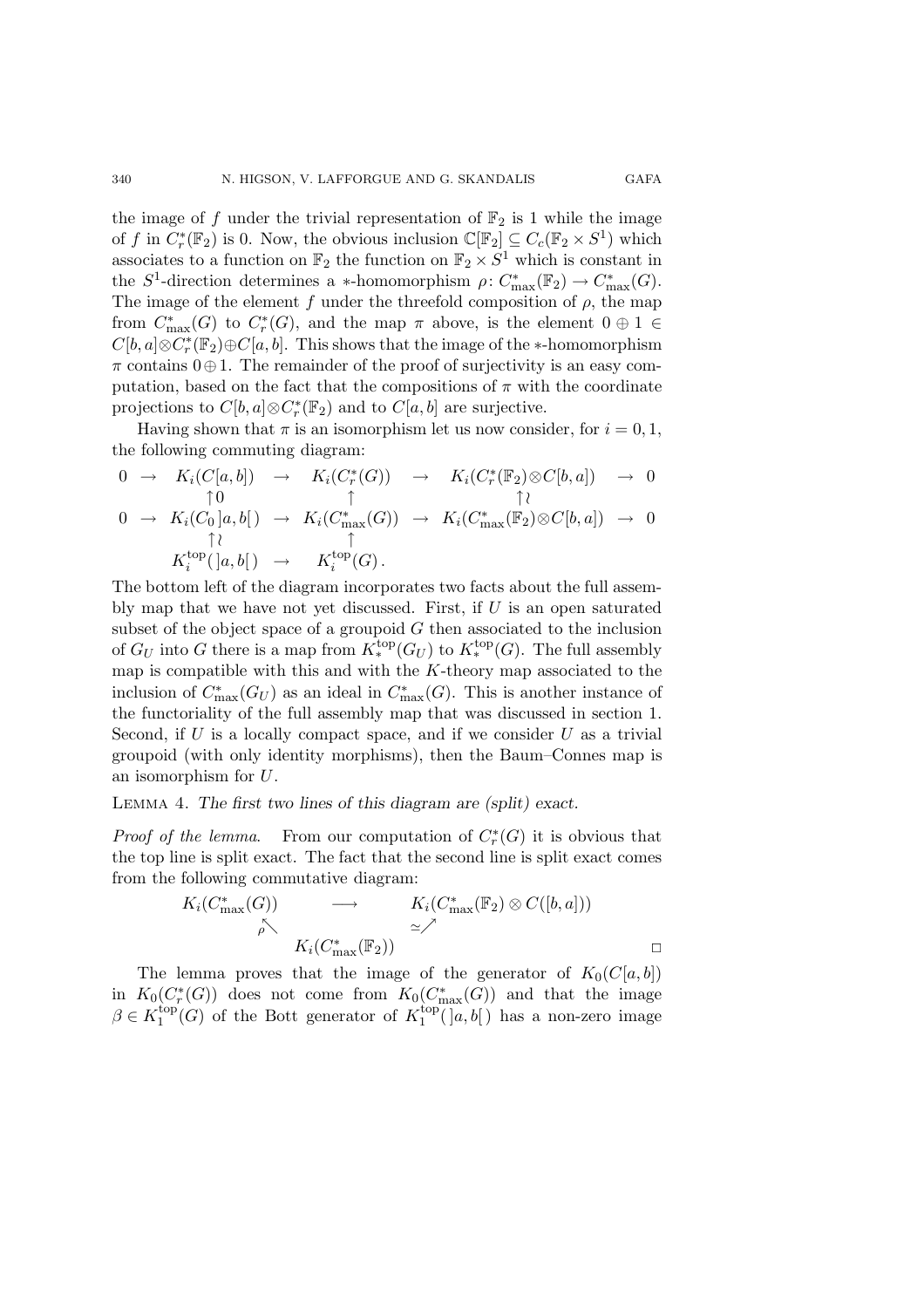in  $K_1(C_{\text{max}}^*(G))$ . Therefore this class  $\beta$  is non-zero but maps to zero in  $K_1(C^*(G))$ . Hence the Baum-Connection paper for  $G$  is neither injective paper  $K_1(C^*_r(G))$ . Hence the Baum–Connes map for G is neither injective nor surjective.

### **4 Foliation Counterexamples**

We now show how to slightly modify the groupoid constructed in the previous section so as to obtain a counterexample which is the holonomy groupoid of a foliation.

Let us first recall the 'foliated bundle construction', which is the construction of a certain foliation associated to a group action. Suppose that a discrete group  $\Gamma$  acts smoothly on a smooth manifold B. Suppose also that  $M$  is a smooth manifold and that  $M$  is a Galois covering of  $M$  with Galois group Γ. Then the diagonal action of Γ on  $M \times B$  is free and proper, and the quotient space

$$
V = (\widetilde{M} \times B)/\Gamma
$$

is a smooth manifold (which is compact if  $M$  and  $B$  are compact). It is foliated by the images of the spaces  $M \times \{x\}$ , for  $x \in B$ .

Returning to the Γ-action on B, form the groupoid with objects  $B$ , set of arrows  $B \times \Gamma$ , range and source maps  $(x, g) \mapsto x$  and  $(x, g) \mapsto$  $g^{-1} \cdot x$ , and composition  $(x, g)(y, h) = (x, gh)$  (note that these morphisms are composable precisely when  $g^{-1} \cdot x = y$ . If we write the action as say  $\theta \colon \Gamma \to \text{Diff}(B)$  then let us write the associated groupoid as  $B \times_{\theta} \Gamma$ .

Recall that an action of a discrete group  $\Gamma$  on a locally compact space X is said to be *almost free* if for every  $g \in \Gamma \setminus \{1\}$ , the interior of the set  $\{x \in X : q \cdot x = x\}$  is empty. If the smooth action of  $\Gamma$  on B above is almost free then the restriction of the holonomy groupoid to a transversal  $\{m\} \times B$  in V is the groupoid  $B \times_{\theta} \Gamma$ .

In the non-almost free case, the restricted groupoid is the quotient of the groupoid  $B \times_{\theta} \Gamma$  by the following equivalence relation:  $(x, g) \sim (x', g')$ if and only if  $x = x'$  and  $g'g^{-1}$  acts as the identity on a neighborhood of x in  $B$ .

We are now going to build a foliation, starting from a certain family of actions of the free group  $\mathbb{F}_2$  by homographic transformations on the projective line  $\mathbb{P}^1(\mathbb{R})$ . For any  $t \in \mathbb{R}$  set

$$
\alpha_t = \begin{pmatrix} 1 & t \\ 0 & 1 \end{pmatrix} \quad \text{and} \quad \beta_t = \begin{pmatrix} 1 & 0 \\ t & 1 \end{pmatrix}.
$$

LEMMA 5. Let  $\alpha$  and  $\beta$  be generators of the free group  $\mathbb{F}_2$ . For all except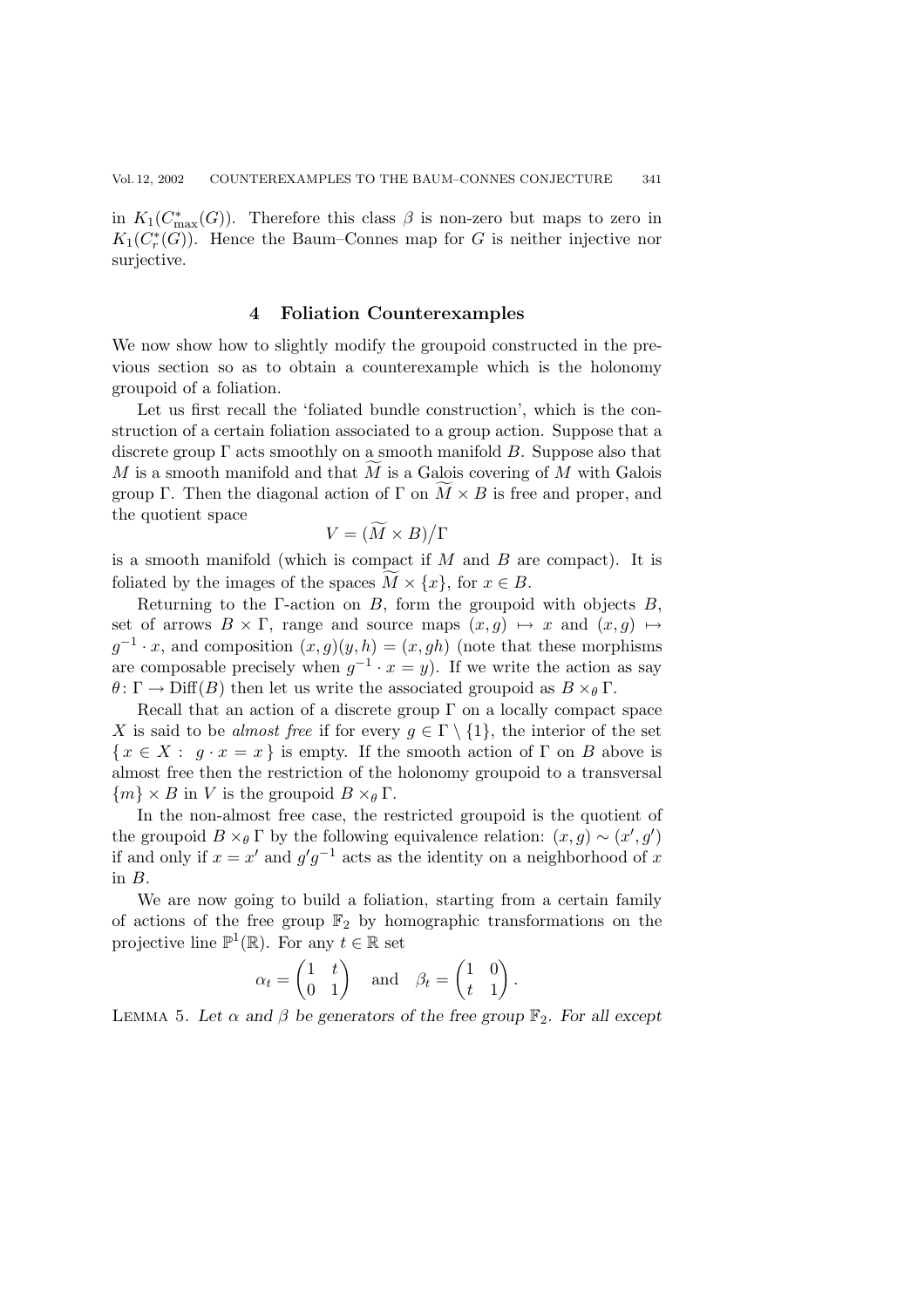*countably many*  $t \in \mathbb{R}$ *, the action of*  $\mathbb{F}_2$  *on*  $\mathbb{P}^1(\mathbb{R})$  *for which*  $\alpha$  *and*  $\beta$  *act via the matrices*  $\alpha_t$  *and*  $\beta_t$  *in*  $SL_2(\mathbb{R})$  *is almost free.* 

*Proof.* A non-trivial element  $g \in PSL_2(\mathbb{R})$  has at most two fixed points in  $\mathbb{P}^1(\mathbb{R})$ . It is therefore enough to show that for all but countably many  $t \in \mathbb{R}$ , the group homomorphism  $\varphi_t : \mathbb{F}_2 \to SL_2(\mathbb{R})$  determined by  $\alpha_t$  and  $\beta_t$  is injective (note that as  $\mathbb{F}_2$  has no torsion, the map  $\mathbb{F}_2 \to PSL_2(\mathbb{R})$  will then also be injective). It is well known that for *every*  $t \geq 2$  this homomorphism is injective. So for any non-trivial word  $w \in \mathbb{F}_2$ , the associated matrix  $\varphi_t(w) \in SL_2(\mathbb{R})$  is polynomial in t and not identically the identity matrix. It follows that for every non-trivial word w the set  $\{t \in \mathbb{R}, \varphi_t(w)=1\}$  is  $\Box$  finite.

Now, as in the previous section, let a and b be distinct points in  $S^1$ , and let [a, b] and [b, a] be the closed arcs connecting them. Let  $u : S^1 \to \mathbb{R}$ be a smooth function which vanishes on  $[a, b]$  and which is constant on no open interval within [b, a]. Consider the action  $\theta$  of  $\mathbb{F}_2$  on  $B = S^1 \times \mathbb{P}^1(\mathbb{R})$ given by the following formula on the generators of  $\mathbb{F}_2$ :

$$
\alpha: (x, z) \mapsto (x, \alpha_{u(x)}(z))
$$

$$
\beta: (x, z) \mapsto (x, \beta_{u(x)}(z)).
$$

Notice that this fibers as a family of group actions over  $S^1$ . Let M be a smooth compact manifold and let  $M$  be a Galois covering of  $M$  with Galois group  $\mathbb{F}_2$  (for instance we could let M be a Riemann surface of genus 2 and consider its Galois covering associated to a surjective homomorphism  $\pi_1(M) \to \mathbb{F}_2$ . Form the associated foliated manifold V, as above. It follows from our remarks about holonomy groupoids that the restriction of the holonomy groupoid for V to a transversal  $\{m\} \times B$  is the quotient of the groupoid  $B \times_{\theta} \mathbb{F}_2$  by the following equivalence relation:

$$
x = x' \in [b, a], z = z' \text{ and } g = g'
$$
  

$$
((x, z), g) \sim ((x', z'), g') \quad \Leftrightarrow \quad \text{or} \quad x = x' \in [a, b] \text{ and } z = z'.
$$

The groupoid G is thus a field of groupoids over  $S^1$  whose fiber at  $x \in [b, a]$ is  $\mathbb{P}^1(\mathbb{R}) \rtimes_{\varphi_{u(x)}} \mathbb{F}_2$  and whose fiber at  $x \in [a, b[$  is  $\mathbb{P}^1(\mathbb{R})$ . With the obvious notation, the restricted groupoid  $G_{[b,a]}$  is

$$
G_{[b,a]} = ([b,a] \times \mathbb{P}^1(\mathbb{R})) \rtimes_\theta \mathbb{F}_2,
$$
  
trivial groupoid  $[a, b] \times \mathbb{P}^1(\mathbb{R})$ 

while  $G_{[a,b]}$  is the trivial groupoid  $[a,b] \times \mathbb{P}^1(\mathbb{R})$ .

Just as in the last section, we use the non-amenability of  $\mathbb{F}_2$  and the natural morphism  $C_{\text{max}}^*(\mathbb{F}_2) \to C_r^*(G)$  to compute that

$$
C_r^*(G) \cong C_r^*(G_{[b,a]}) \oplus C([a,b] \times \mathbb{P}^1(\mathbb{R})).
$$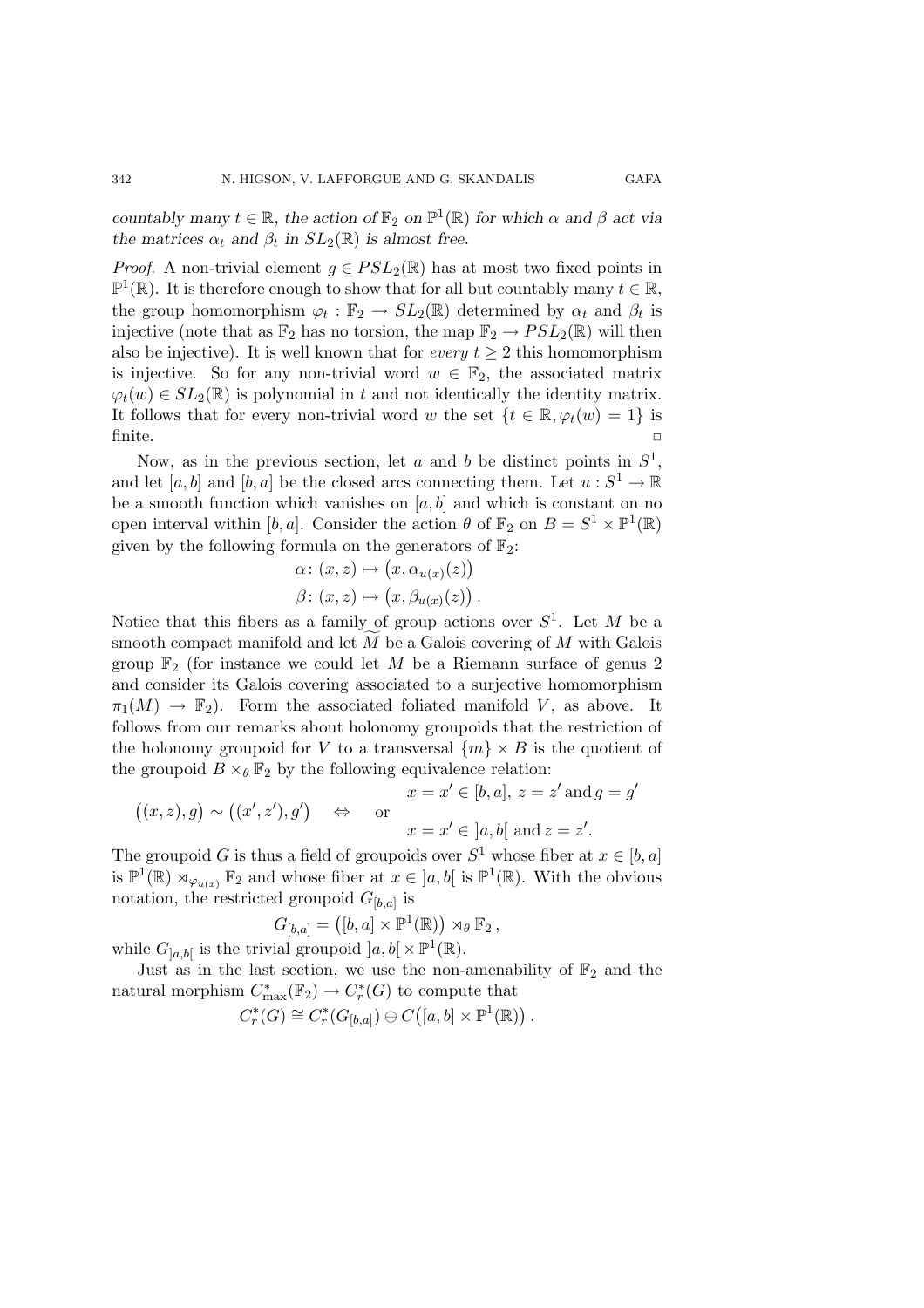With this in hand, let us consider, for  $i = 0, 1$ , the following commuting diagram:

$$
0 \to K_i(C([a, b] \times \mathbb{P}^1(\mathbb{R}))) \to K_i(C_r^*(G)) \to K_i(C_r^*(G_{[b,a]})) \to 0
$$
  
\n
$$
0 \to K_i(C([a, b[ \times \mathbb{P}^1(\mathbb{R}))) \to K_i(C_{\max}^*(G)) \to K_i(C_{\max}^*(G_{[b,a]})) \to 0
$$
  
\n
$$
\uparrow \uparrow
$$
  
\n
$$
K_i^{\text{top}}([a, b[ \times \mathbb{P}^1(\mathbb{R})) \to K_i^{\text{top}}(G)
$$

Lemma 6. *The first two lines of this diagram are (split) exact.*

The lemma proves that the image of the generator of  $K_0(C([a,b] \times \mathbb{P}^1(\mathbb{R})))$ <br> $K(G^*(C))$  does not some from  $K(G^*(C))$  and that the image in in  $K_0(C^*_r(G))$  does not come from  $K_0(C^*_{\text{max}}(G))$ , and that the image in  $K^{\text{top}}(C)$  of the generator of  $K^{\text{top}}(\lg h(\mathbb{R}^{\text{min}}))$  has a non zero image in  $K_0^{\text{top}}(G)$  of the generator of  $K_0^{\text{top}}([a, b] \times \mathbb{P}^1(\mathbb{R}))$  has a non-zero image in  $K_0(C^*/(G))$  has  $K_0(C^*/(G))$  Therefore the Baum-Connection  $K_0(C_{\max}^*(G))$  but goes to 0 in  $K_0(C^*_r(G))$ . Therefore the Baum–Connes map  $K_0^{\text{top}}(G) \to K_0(C_r^*(G))$  is neither injective nor surjective.

*Proof of the lemma.*. The first line is split exact by our computation of  $C^*_r(G)$ . For the second we consider the following commutative diagram:

$$
K_i(C_{\max}^*(G)) \longrightarrow K_i(C_{\max}^*(G_{[b,a]}))
$$
  

$$
K_i(C(S^1 \times \mathbb{P}^1(\mathbb{R})) \rtimes_{\theta,\max} \mathbb{F}_2)
$$

 $K_i(C(S^1 \times \mathbb{P}^1(\mathbb{R})) \rtimes_{\theta,\text{max}} \mathbb{F}_2)$ <br>The diagonal map is (split) surjective because of the following general lemma. Therefore the horizontal map is (split) surjective.

In the lemma below we shall use the notation  $\lambda_{\lambda}$  for a crossed product associated to an action  $\lambda$  of a group on a C<sup>\*</sup>-algebra. The lemma works for either the full or the reduced crossed product.

Lemma 7. *Let* A *be a* C∗*-algebra and* I *a two-sided closed ideal in it. Let*  $\lambda$  *be an action of*  $\mathbb{F}_2$  *on the* C<sup>\*</sup>-algebra *A* which leaves *I* invariant, and *denote also by* λ *the induced actions on* I *and* A/I*. If* λ *is homotopic to* λ *through* C∗*-algebra actions which leave* I *invariant, and if there is a section*  $A/I \rightarrow A$  that is equivariant with respect to  $\lambda'$ , then the sequence

$$
0 \to K_*(I \rtimes_{\lambda} \mathbb{F}_2) \to K_*(A \rtimes_{\lambda} \mathbb{F}_2) \to K_*((A/I) \rtimes_{\lambda} \mathbb{F}_2) \to 0
$$

*is split-exact.*

*Proof*. This is a consequence of the Baum–Connes conjecture with coefficients for  $\mathbb{F}_2$ , or equivalently the Pimsner-Voiculescu sequence for crossed products by  $\mathbb{F}_2$ . These results imply that if C is an  $\mathbb{F}_2$ -C<sup>\*</sup>-algebra and  $K_i(C) = 0$  for  $i = 0, 1$  then  $K_i(C \rtimes \mathbb{F}_2) = 0$  for  $i = 0, 1$ . If  $\Lambda$  is the action on  $A[0,1]$  that makes the homotopy, and still denotes the induced action on  $I[0,1]$  and  $(A/I)[0,1]$ ,  $K_i(A[0,1])=0$  and therefore the evaluation  $A[0,1] \rtimes_{\Lambda} \mathbb{F}_2 \to A \rtimes_{\lambda} \mathbb{F}_2$  is a K-theory isomorphism and the same is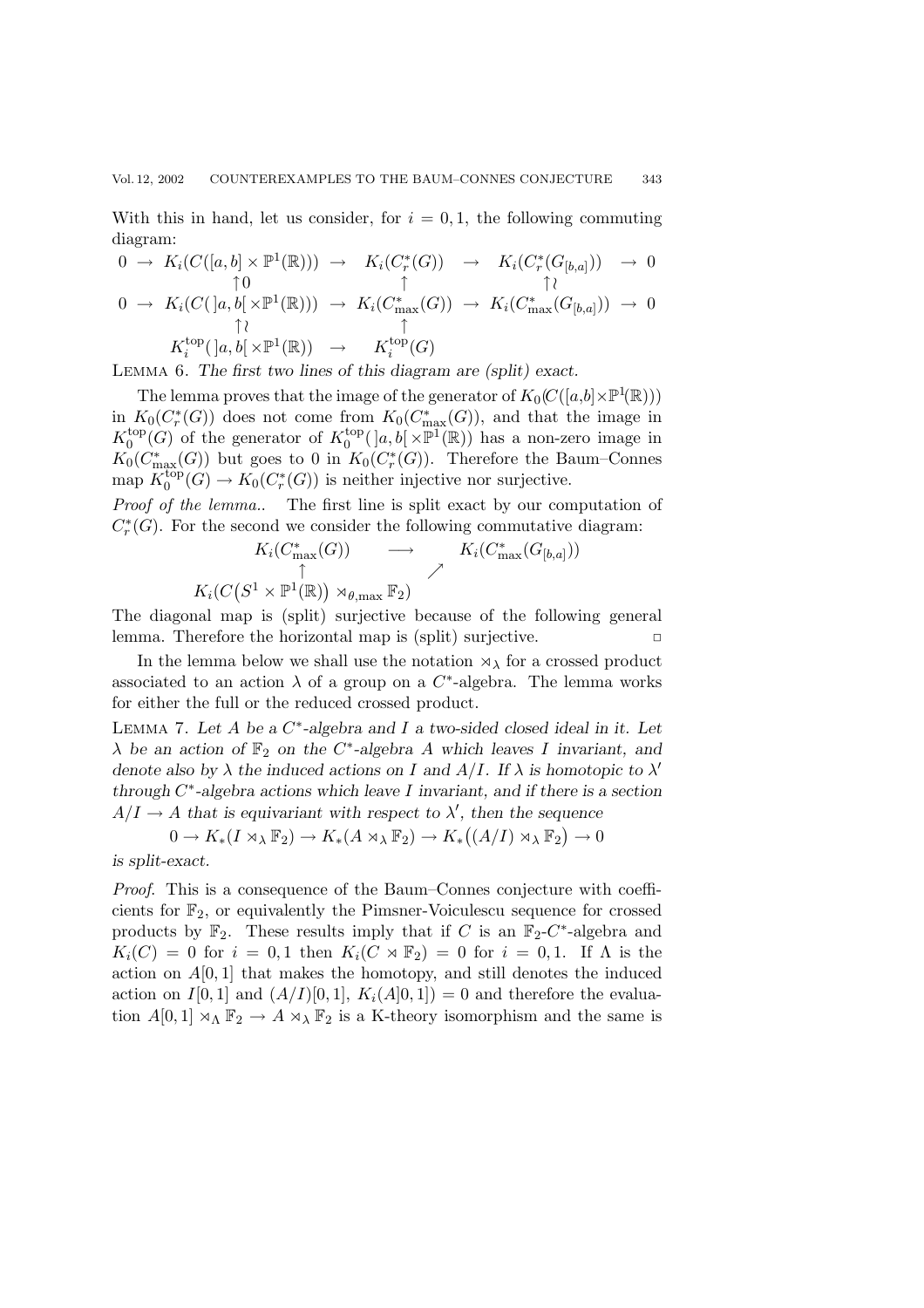$$
K_i(I \rtimes_{\lambda} \mathbb{F}_2) \rightarrow K_i(A \rtimes_{\lambda} \mathbb{F}_2) \rightarrow K_i((A/I) \rtimes_{\lambda} \mathbb{F}_2)
$$
  
\n
$$
\uparrow \qquad \qquad \uparrow \qquad \qquad \uparrow \qquad \qquad \uparrow \qquad \qquad \uparrow \qquad \qquad \uparrow \qquad \qquad \uparrow \qquad \qquad \uparrow \qquad \qquad \uparrow \qquad \qquad \uparrow \qquad \qquad \uparrow \qquad \qquad \uparrow \qquad \qquad \uparrow \qquad \qquad \uparrow \qquad \qquad \uparrow \qquad \qquad \uparrow \qquad \qquad \uparrow \qquad \qquad \uparrow \qquad \qquad \uparrow \qquad \qquad \uparrow \qquad \qquad \uparrow \qquad \qquad \uparrow \qquad \qquad \uparrow \qquad \qquad \uparrow \qquad \qquad \uparrow \qquad \qquad \uparrow \qquad \qquad \uparrow \qquad \qquad \uparrow \qquad \qquad \uparrow \qquad \qquad \uparrow \qquad \qquad \uparrow \qquad \qquad \uparrow \qquad \qquad \uparrow \qquad \qquad \downarrow \qquad \qquad \downarrow \qquad \qquad \downarrow \qquad \qquad \downarrow \qquad \qquad \downarrow \qquad \qquad \downarrow \qquad \qquad \downarrow \qquad \qquad \downarrow \qquad \qquad \downarrow \qquad \qquad \downarrow \qquad \qquad \downarrow \qquad \qquad \downarrow \qquad \qquad \downarrow \qquad \qquad \downarrow \qquad \qquad \downarrow \qquad \qquad \downarrow \qquad \qquad \downarrow \qquad \qquad \downarrow \qquad \qquad \downarrow \qquad \qquad \downarrow \qquad \qquad \downarrow \qquad \qquad \downarrow \qquad \qquad \downarrow \qquad \qquad \downarrow \qquad \qquad \downarrow \qquad \qquad \downarrow \qquad \qquad \downarrow \qquad \qquad \downarrow \qquad \qquad \downarrow \qquad \qquad \downarrow \qquad \qquad \downarrow \qquad \qquad \downarrow \qquad \qquad \downarrow \qquad \qquad \downarrow \qquad \qquad \downarrow \qquad \qquad \downarrow \qquad \qquad \downarrow \qquad \qquad \downarrow \qquad \qquad \downarrow \qquad \qquad \downarrow \qquad \qquad \downarrow \qquad \qquad \downarrow \qquad \qquad \downarrow \qquad \qquad \downarrow \
$$

Remark 8. It follows from this example that in the non-Hausdorff case *there is no fundamental cycle* (see [C]) defined on the C∗-algebra of the foliation. Indeed, although our foliation is transversally oriented, the Bott generator of a small transversal maps to 0 in the reduced  $C^*$ -algebra of G. Recall that, in the definition of the fundamental cycle one takes a smooth form  $\omega$  on G, restricts it to  $G^0$  and then integrates it. Now, if the groupoid is not Hausdorff,  $G^0$  is not closed in G and the definition of  $C^{\infty}(G)$  is modified. In particular, the restriction of a 'closed smooth form in  $G'$  is no longer a closed form in  $G^0$ . It follows that the formula for the 'fundamental cycle' is no longer a cyclic cocycle.

One should be able to bypass this difficulty by working with the 'max'  $C^*$ -algebra of G and integrating over G and slightly modifying the fundamental cycle. Note that the fundamental cycle in K-homology (constructed over the 'max'  $C^*$ -algebra) as defined in [HilS] makes sense in the non-Hausdorff setting.

## **5 An Improved Injectivity Counterexample**

The purpose of this section is to present a *Hausdorff* groupoid for which the Baum–Connes map fails to be injective.

Let  $\Gamma$  be a discrete group with property (T), let K be a compact Lie group and  $\iota : \Gamma \to K$  an injective group homomorphism with dense image. Let  $\mathfrak k$  be the Lie algebra of K. Then K, and therefore  $\Gamma$ , act on  $\mathfrak k$  by the adjoint action and we denote by  $\mathfrak{k} \rtimes \Gamma$  the associated semi-direct product group.

The total space of the normal bundle of  $\Gamma$  in K is a group isomorphic to  $\mathfrak{k} \rtimes \Gamma$ . The deformation to the normal cone (see [HilS]) produces from the inclusion of Γ into K a  $C^{\infty}$ -groupoid  $G_0$  which is a field of groups over R whose fiber at 0 is  $\mathfrak{k} \rtimes \Gamma$  and whose restriction to  $\mathbb{R} \setminus \{0\}$  is the trivial field with fiber  $K$ .

Let  $u : S^1 \to \mathbb{R}$  be any  $C^{\infty}$ -function which vanishes on  $F = [b, a]$  and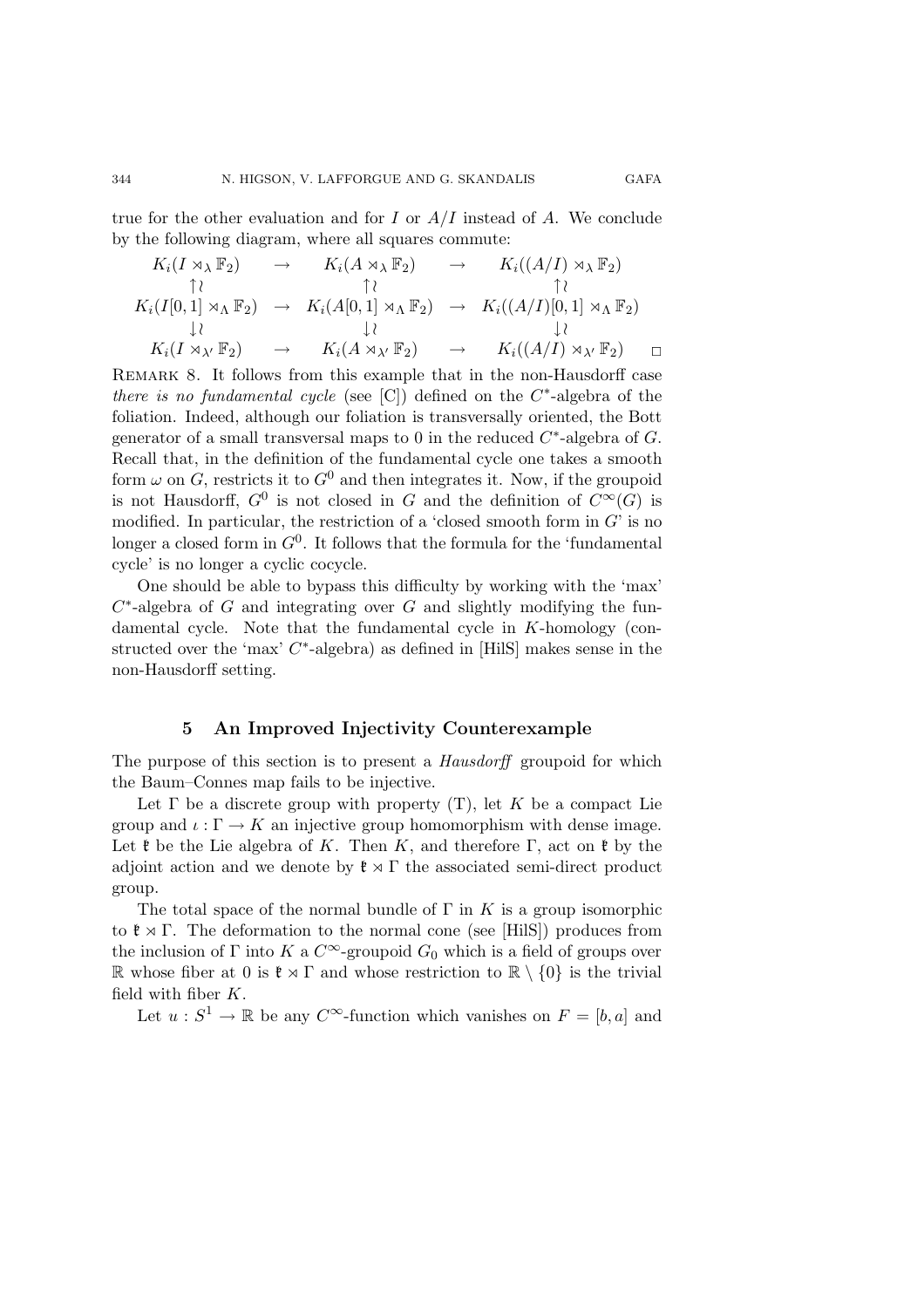which is nowhere zero on the complementary interval  $U = [a, b]$ . Let G be the restriction to the graph of u of the  $C^{\infty}$ -groupoid  $S^1 \times G_0$  (the latter is a field of groups over  $S^1 \times \mathbb{R}$ ). Then G is a  $C^{\infty}$ -groupoid. It is a field of groups over  $S^1$  whose fiber over F is  $\mathfrak{k} \rtimes \Gamma$  and whose fiber over U is K.

The K-theory of the full groupoid  $C^*$ -algebra is easy to compute via the short exact sequence

$$
0 \to C_{\max}^*(G_U) \to C_{\max}^*(G) \to C_{\max}^*(G_F) \to 0.
$$
  
Since G restricts to constant fields of groups over U and F we get

 $C_{\text{max}}^*(G_U) \cong C^*(K) \otimes C_0(U)$  and  $C_{\text{max}}^*(G_F) \cong C_{\text{max}}^*(\mathfrak{k} \rtimes \Gamma) \otimes C(F)$ . The trivial representations of the groups K and  $\mathfrak{k}\rtimes\Gamma$  yield a homomorphism  $\varepsilon: C^*_{\text{max}}(G) \to C(S^1).$ <br>Let  $p_0 \in C^*(K)$  be

Let  $p_0 \in C^*(K)$  be the projection associated to the trivial representation of K. The product of  $p_0$  with the Bott generator on U determines a  $K_1$ class for  $C_{\text{max}}^*(G_U)$  and therefore a  $K_1$ -class  $\beta$  for  $C_{\text{max}}^*(G)$ . Note that  $\beta \neq 0$  given its image by  $\epsilon$  is the Bett generator of  $S^1$ . This class lies in the  $\beta \neq 0$  since its image by  $\varepsilon$  is the Bott generator of  $S^1$ . This class lies in the image of the full assembly map for  $G$ , thanks to the commuting diagram

$$
K_*(C_{\max}^*(G_U)) \stackrel{\cong}{\longrightarrow} K_*(C_{\max}^*(G))
$$
  

$$
\uparrow \qquad \qquad \uparrow
$$
  

$$
K_*^{\text{top}}(G_U) \longrightarrow K_*^{\text{top}}(G)
$$

and the fact that the full assembly map for a constant field of compact groups, such as the groupoid  $G_U$ , is an isomorphism.

We are going to show that the class  $\beta$  maps to zero in  $K_1(C^*_r(G))$ . This will of course prove that the Baum–Connes map for the groupoid  $G$  fails to be injective.

Let p be the Kazhdan projection in  $C_{\text{max}}^*(\Gamma)$ , which acts as the ortho-<br>al projection orto the  $\Gamma$  fixed vectors in any unitary representation of  $\Gamma$ gonal projection onto the Γ-fixed vectors in any unitary representation of Γ. In view of the obvious groupoid morphism from  $S^1 \times \Gamma$  to  $G$ , every element of  $C_{\text{max}}^*(\Gamma)$  acts as a multiplier of  $C_r^*(G)$  and of  $C_{\text{max}}^*(G)$ . We can therefore form the C<sup>∗</sup>-subalgebras  $pC_{\text{max}}^*(G)p$  and  $pC_r^*(G)p$  of the full and reduced<br>groupoid algebras, respectively. Following the pattern set in earlier sections groupoid algebras, respectively. Following the pattern set in earlier sections we find that

$$
pC_r^*(G)p \cong C(F).
$$

Hence  $K_1(pC^*_r(G)p) = 0$ . But the class  $\beta$  is contained within the image of the map from  $K_1(pC_{\max}^*(G)p)$  to  $K_1(C_{\max}^*(G))$ , and it therefore follows<br>immediately from the commuting diagram immediately from the commuting diagram

$$
K_1(pC_r^*(G)p) \rightarrow K_1(C_r^*(G))
$$
  
\n
$$
\uparrow \qquad \qquad \uparrow
$$
  
\n
$$
K_1(pC_{\max}^*(G)p) \rightarrow K_1(C_{\max}^*(G))
$$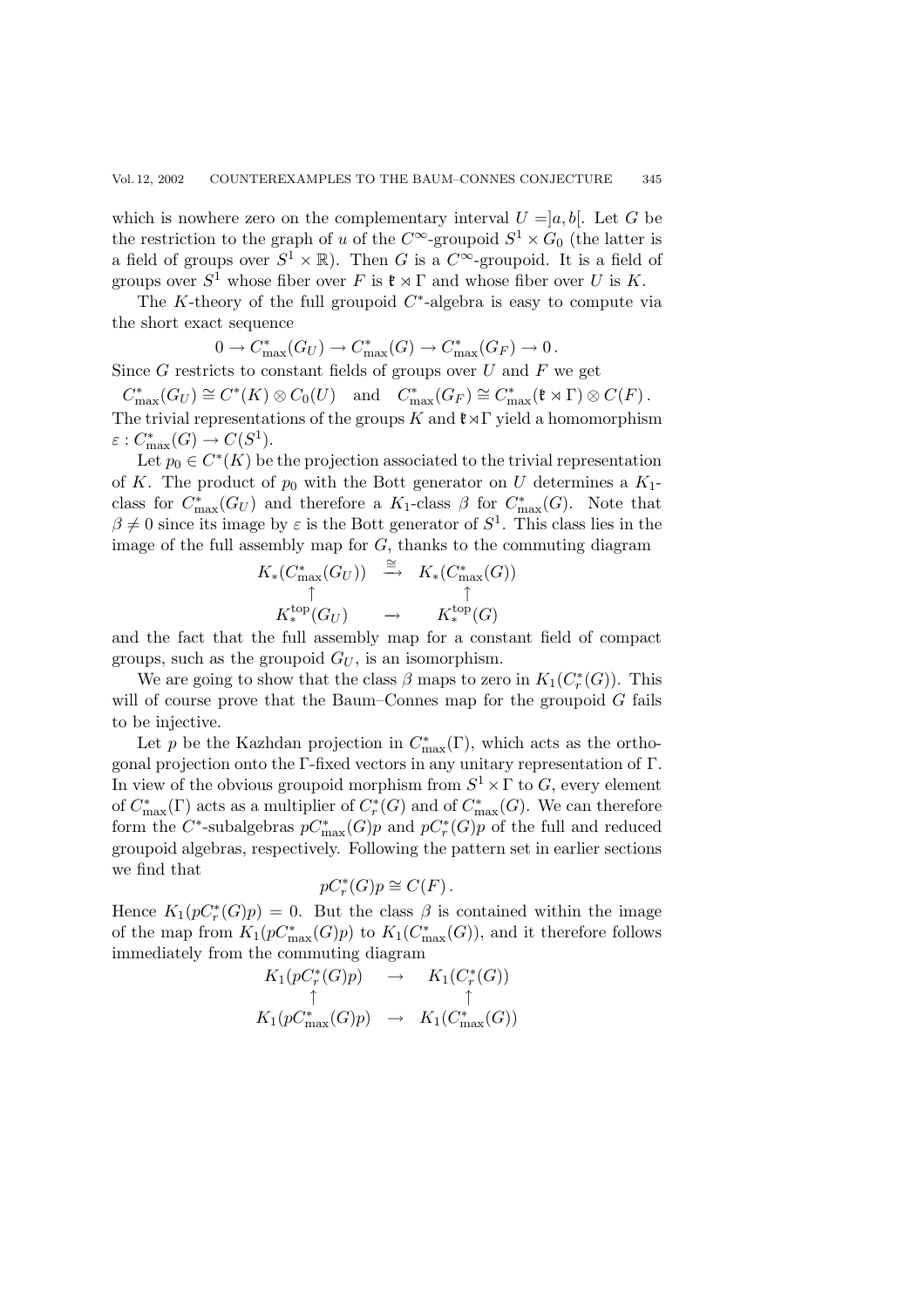that  $\beta$  maps to zero in  $K_1(C^*_r(G))$ , as required.

## **6 Coarse Counterexamples**

The coarse Baum–Connes conjecture proposes a formula for the K-theory of the *coarse* C∗*-algebra* of a proper metric space X of bounded coarse geometry. We begin by very briefly reviewing some definitions; for more details see [HiR] and [STY].

We shall assume here that X is *discrete* and of *bounded geometry*, the latter condition meaning that for every  $R > 0$  there is some N such that no ball of radius  $R$  in  $X$  contains more than  $N$  points. This does not really entail a loss of generality since every proper metric space of bounded coarse geometry is equivalent within coarse geometry to such a discrete space.

If X is discrete and of bounded geometry then denote by  $B(X)$  the space of those  $X \times X$  matrices  $[a_{xx'}]$  which have the following two properties:

- *Uniform boundedness:*  $\sup\{|a_{xx'}| : x, x' \in X\} < \infty;$
- *Finite propagation:*  $\sup\{d(x, x') : a_{xx'} \neq 0\} < \infty$ .

Then  $B(X)$  is a  $\ast$ -algebra under the usual matrix operations, and it may be represented faithfully as bounded operators on the Hilbert space  $\ell^2(X)$ . We denote by B∗(X) its norm-completion. This is what is called the *uniform algebra* or the *uniform Roe algebra* of X.

The *coarse algebra* or *coarse Roe algebra* of X is defined in a similar way, but starting now with the space of matrices  $[a_{xx'}]$  whose entries  $a_{xx'}$ are compact operators on a fixed separable Hilbert space  $H$ . As with the matrices in  $B(X)$ , the new operator matrices are required to be uniformly norm-bounded and of finite propagation. The ∗-algebra obtained in this way is represented faithfully as bounded operators on  $\ell^2(X) \otimes H$ , and the coarse  $C^*$ -algebra  $C^*(X)$  is the norm-completion.

The coarse Baum–Connes theory associates to  $X$  certain topological groups  $K_*^{\text{top}}(X)$ , and the coarse Baum–Connes conjecture is that an associated assembly map

$$
\mu\colon K_*^{\mathrm{top}}(X)\to K_*(C^*(X))
$$

is an isomorphism of abelian groups. The main reason for studying the coarse Baum–Connes conjecture is the following descent principle (which is very closely related to similar statements in controlled topology): if  $\Gamma$  is a geometrically finite group then the coarse Baum–Connes conjecture for the word-length metric space underlying Γ implies Novikov's higher signature conjecture for manifolds with fundamental group Γ.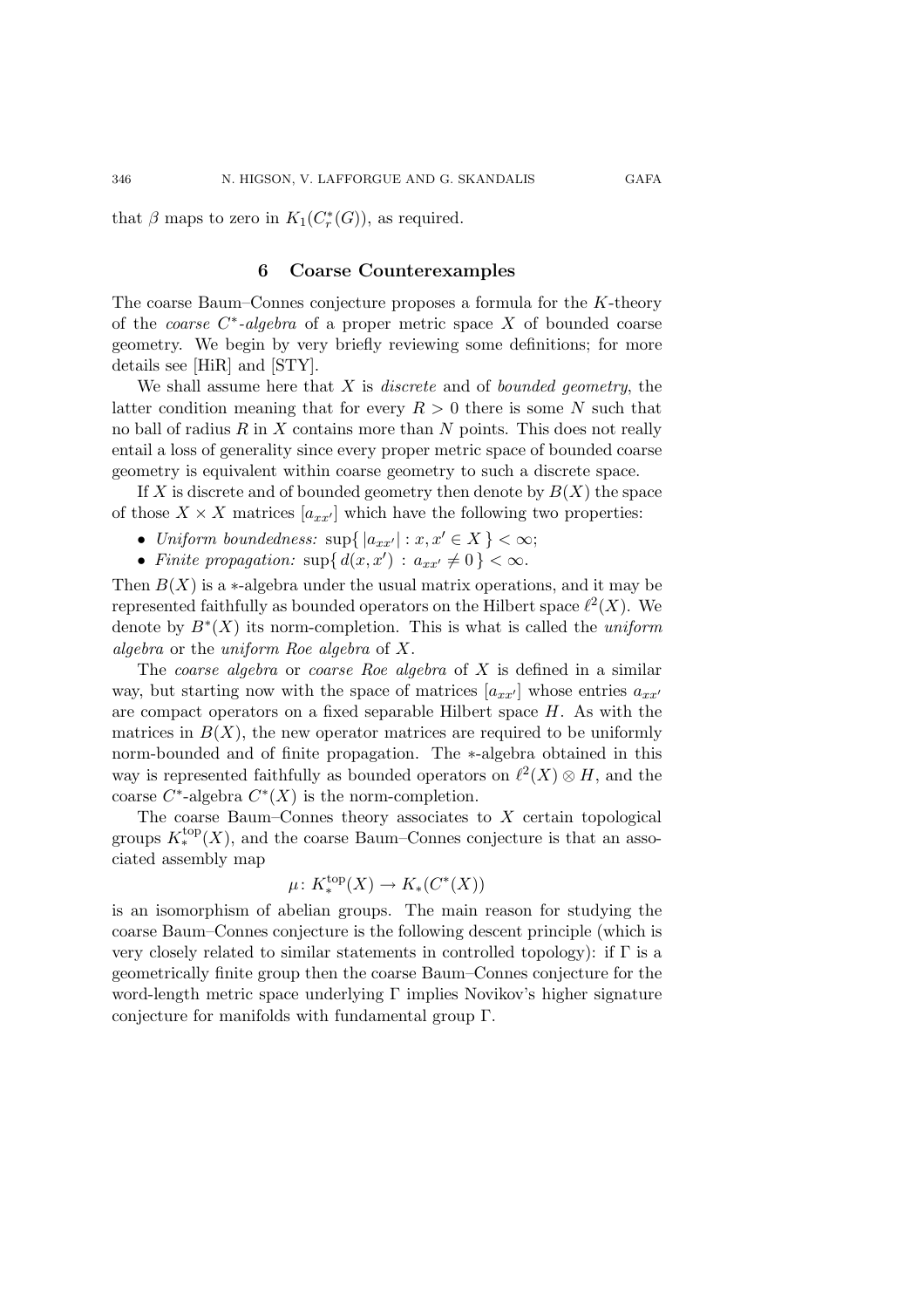Although a geometric construction of counterexamples to the coarse Baum–Connes conjecture is possible, having studied groupoids at some length already in this note it will suit us better to recall that the coarse Baum–Connes conjecture can be reformulated as a special case of the Baum–Connes conjecture for groupoids (with coefficients). We recall from [STY] that the groupoid in question is an étale groupoid  $G(X)$  whose object space is the Stone-Cech compactification  $\beta X$  of X. If we view points of  $\beta X$  as  $\{0,1\}$ -valued, finitely additive measures on X, then a morphism from one such measure,  $\mu_1$ , to another,  $\mu_2$ , is represented by a bijection  $f: X_1 \to X_2$ , where:

- $X_1$  and  $X_2$  are subsets of X, with  $\mu_1(X_1) = 1$  and  $\mu_2(X_2) = 1$ ,
- $\mu_1(E) = \mu_2(f[E]),$  for every  $E \subseteq X_1$ ,
- $\sup\{d(x, f(x)) : x \in X_1\} < \infty$ .

Two such bijections are regarded as defining the same morphism if they are equal modulo null sets. The reduced  $C^*$ -algebra of  $G(X)$  identifies with the uniform  $C^*$ -algebra  $B^*(X)$ ; the coarse algebra  $C^*(X)$  identifies with the reduced crossed product associated to a natural action of  $G(X)$ on the C<sup>∗</sup>-algebra  $A_X = \ell^{\infty}(X, \mathcal{K}(H))$ . It is shown in [STY] that the coarse Baum–Connes conjecture for  $X$  is the same thing as the groupoid Baum–Connes conjecture for  $G(X)$ , with coefficients in  $A_X$ .

In what follows we shall present a counterexample to the groupoid conjecture for  $G(X)$  with coefficients in  $A_X$ . Actually, to keep the notation simple, we shall drop the coefficients and just deal with  $G(X)$  alone. It is elementary to restore the coefficients. We write G instead of  $G(X)$ .

We shall attack the conjecture using the same weapon that we introduced in section 1. For this we need a closed, saturated subset  $F$  of the object space  $\beta X$ , and we shall choose for this purpose the Stone-Cech corona – that is, we define F to be the complement of X in  $\beta X$  (and therefore, in the notation of section 1, the open set U is X). The open subgroupoid  $G_X$ which is complementary to  $G_F$  is easy to describe: its object space is the discrete set X and there is exactly one morphism between any two objects. Its associated groupoid C∗-algebra identifies with the compact operators on  $\ell^2(X)$  under the isomorphism which identifies  $C^*_r(G)$  with  $B^*(X)$ . As in section 1, we will construct a projection in  $C^*_r(G)$  whose image in  $C^*_r(G_F)$ vanishes. To prove the latter we will use the following lemma:

LEMMA 9. If an étale Hausdorff groupoid  $\mathcal G$  acts on a  $C^*$ -algebra A, then *the map*  $C_c(\mathcal{G};A) \to C_0(\mathcal{G};A)$  *extends to an injection (functorial in A) from*  $A \rtimes_r \mathcal{G}$  to  $C_0(\mathcal{G}; A)$ .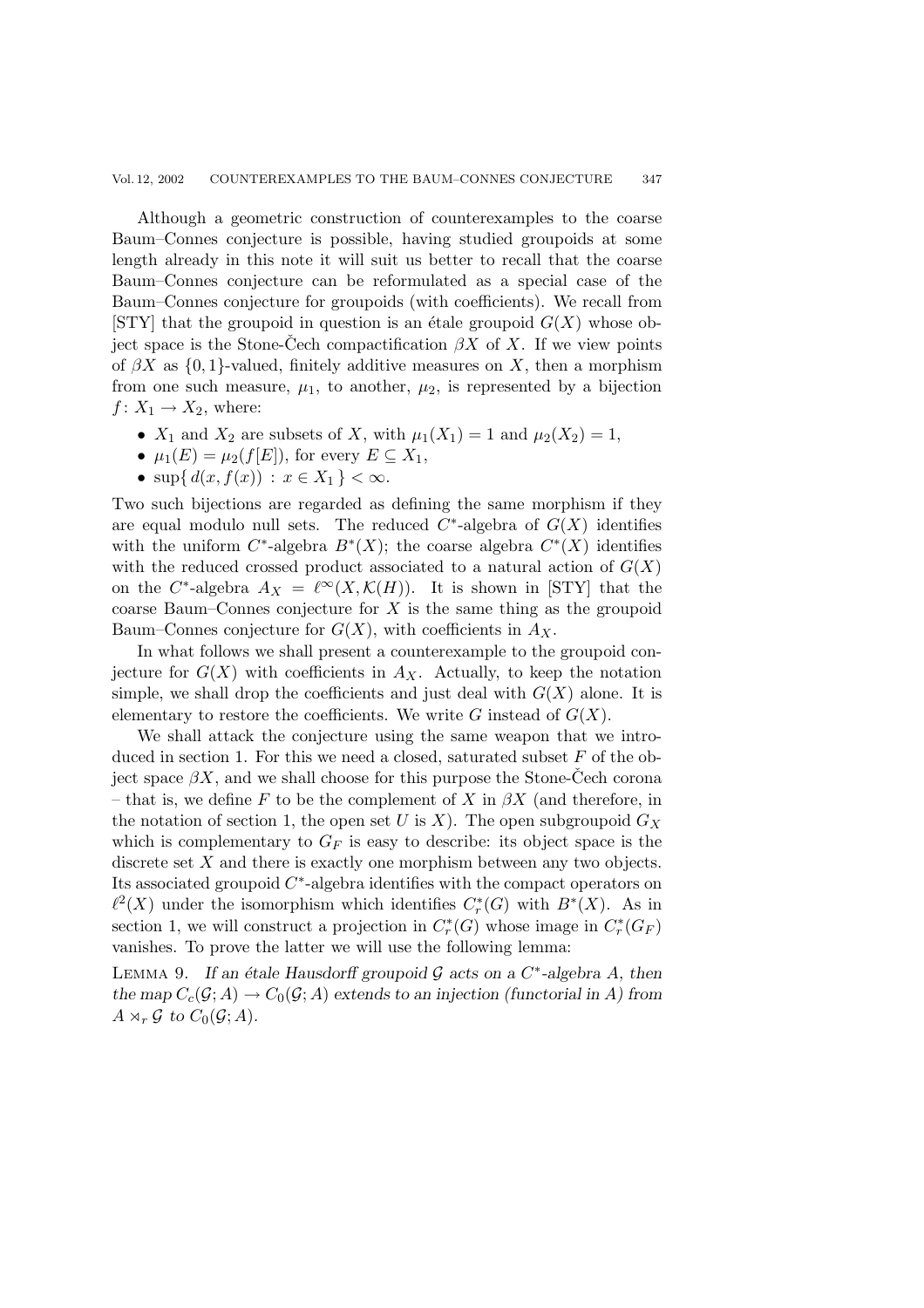*Proof.* By definition,  $A \rtimes_r G$  is the completion of  $C_c(G; A)$  with respect to the norm  $f \mapsto \sup\{\|f \star g\|_2 : g \in C_c(\mathcal{G}_x; A), \|g\|_2 \leq 1, x \in \mathcal{G}^0\}$ , where  $\| \ \|_2$  is the norm of the Hilbert  $A_x$ -module  $\ell^2(\mathcal{G}_x; A)$ . Taking g to be a function vanishing outside  $x \in \mathcal{G}_x$ , we find  $||f||_{A\rtimes_r\mathcal{G}} \geq ||f||_{\infty}$ , whence the map  $C_c(\mathcal{G}; A) \to C_0(\mathcal{G}; A)$  extends to a map u (functorial in A), from  $A \rtimes_r \mathcal{G}$ <br>to  $C_c(\mathcal{G}; A)$ . For  $f \in A \rtimes_c C$  and  $g \in C_c(\mathcal{G}; A)$ , we find  $g \notin C_c(\mathcal{G}; A)$ to  $C_0(\mathcal{G}; A)$ . For  $f \in A \rtimes_r \mathcal{G}$  and  $g \in C_c(\mathcal{G}_x; A)$ , we find  $\lambda_x(f)(g) = u(f) \star g$ , whence u is injective. Here  $\lambda_x : A \rtimes_r \mathcal{G} \to \mathcal{L}(\ell^2(\mathcal{G}_x; A))$  is the left regular representation.

We are now ready to discuss the counterexample, which will use the notion of an expander graph. Recall that a finite, undirected, connected graph X is said to be a  $(k, \varepsilon)$ -expander if

- it has valence  $k$  or less (that is, no more than  $k$  edges emanate from any vertex),
- the lowest non-zero eigenvalue of the Laplace operator  $\Delta$  for X is at least  $\varepsilon$ .

Here the Laplace operator  $\Delta$  is the linear operator acting on  $\ell^2(X^0)$ , where  $X^0$  is the vertex set of X, which is defined by the quadratic form

$$
\langle f, \Delta f \rangle = \sum_{d(x, x') = 1} |f(x) - f(x')|^2.
$$

The sum is over all pairs of adjacent vertices. See [Lu] for a comprehensive treatment of expander graph theory.

Now, fix k and  $\varepsilon$  and suppose that  $\{X_n\}_{n=1}^{\infty}$  is a sequence of  $(k, \varepsilon)$ -<br>ander graphs such that the number of vertices in X, converge to infinity expander graphs such that the number of vertices in  $X_n$  converges to infinity as  $n$  tends to infinity (specific examples will be discussed in a moment). Let X be a metric space, as follows:

- $\bullet$  the underlying set of X is the disjoint union of the vertex sets of the graphs  $X_n$ ,
- the distance between two vertices lying in a single  $X_n$  is the graph distance – the shortest length of a path connecting them,
- the smallest distance between a vertex of  $X_n$  and a vertex of any  $X_m$ with  $m \neq n$  converges to infinity as  $n \to \infty$ .

Since the graphs  $X_n$  have uniformly bounded valence, the metric space X has bounded geometry.

Define the Laplace operator  $\Delta$  on  $\ell^2(X) \cong \bigoplus \ell^2(X_n^0)$  to be the direct sum of the Laplace operators  $\Delta_n$  for the graphs  $X_n$ . Since the lowest non-zero eigenvalues for these  $\Delta_n$  are bounded uniformly away from zero it follows that 0 is an isolated point of the spectrum of the bounded operator  $\Delta$ .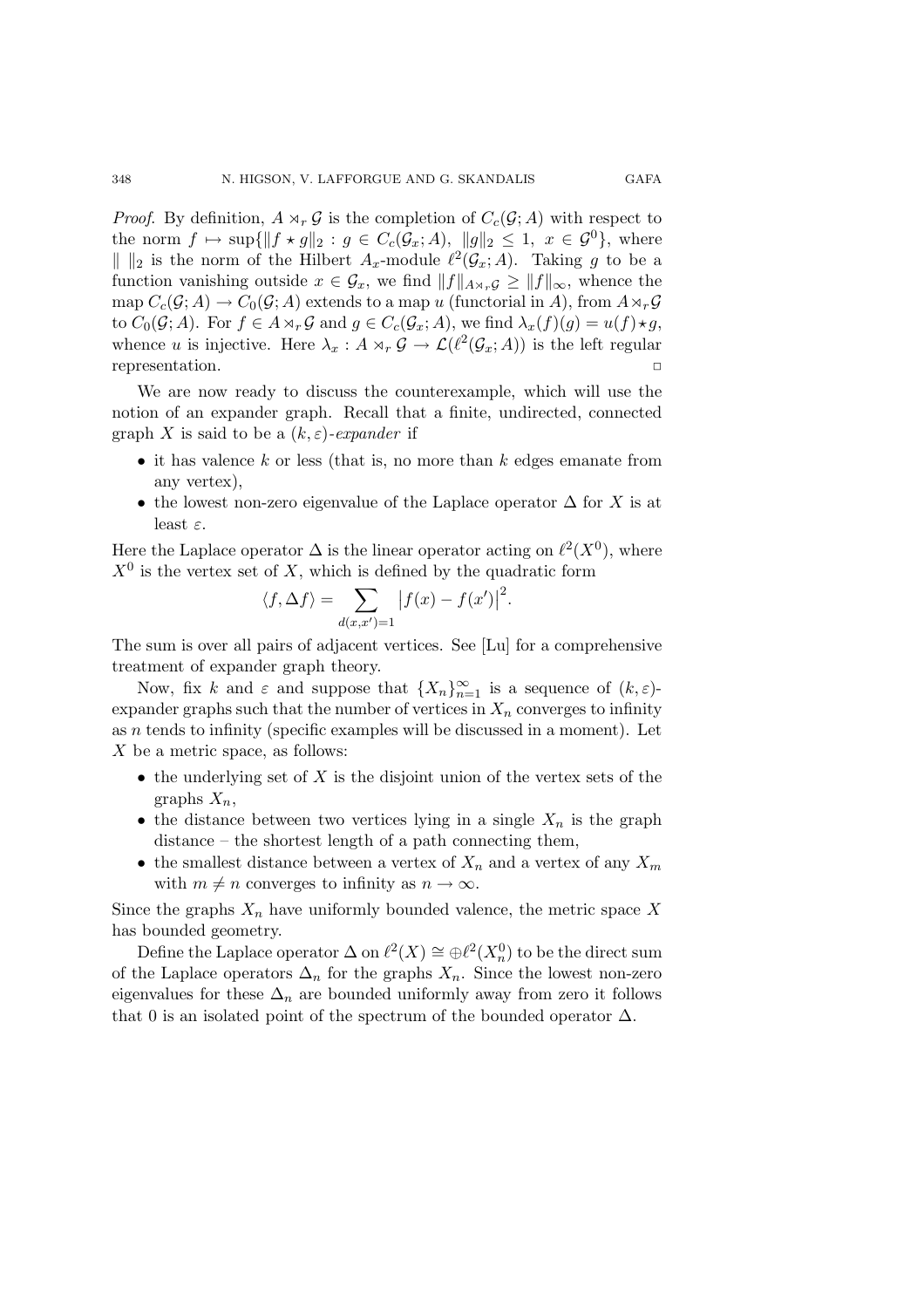Now the operator  $\Delta$  belongs to the C<sup>\*</sup>-algebra  $B^*(X)$  (in fact it belongs to the subalgebra  $B(X)$  and it therefore follows from spectral theory that the orthogonal projection p onto the kernel of  $\Delta$  belongs to the C<sup>∗</sup>-algebra  $B<sup>*</sup>(X)$  too. This projection is of course easy to describe: its range is the direct sum of the constant functions in each  $\ell^2(X_n^0)$ . As a matrix it is blockdiagonal with respect to the decomposition  $\ell^2(X) \cong \bigoplus \ell^2(X_n^0)$  and the *n*th block is the  $X_n^0 \times X_n^0$  matrix all of whose entries are  $|X_n^0|^{-1}$ . Hence the entries  $p_{xx'}$  converge to zero as  $x, x' \to \infty$ . It follows from Lemma 9 that p maps to zero in  $C_r^*(G_F)$ .

However the class of the projection p in the K-theory group  $K_0(B^*(X))$ does not lie in the image of the K-theory map associated to the inclusion of  $\mathcal{K}(\ell^2(X))$  into  $B^*(X)$ . Indeed, by the hypothesis on the pairwise distance of the  $X_n$ 's, it follows that  $C^*(X)$  is contained in the sum of  $\mathcal{K}(\ell^2(X))$  with the  $\ell^{\infty}$ -product  $\prod_n \mathcal{K}(\ell^2(X_n))$ . We therefore get amorphism

$$
C^*(X)/\mathcal{K}(\ell^2(X)) \to \prod_n \mathcal{K}(\ell^2(X_n)) / \bigoplus_n \mathcal{K}(\ell^2(X_n)).
$$

The sequence ofthe evaluation maps yields a homomorphism

$$
K_0\Big(\prod_n \mathcal{K}(\ell^2(X_n))\Big) \to \mathbb{Z}^{\mathbb{N}}.
$$

The image of p through this morphism is  $(1, 1, \ldots, 1, \ldots)$ , from which fact it follows that the image of p in  $K_0(\prod_n \mathcal{K}(\ell^2(X_n))/\bigoplus_n \mathcal{K}(\ell^2(X_n)))$  is nonzero.

We have arrived at the following conclusion: if G is the groupoid  $G(X)$ associated to the discrete metric space obtained from an expanding sequence, as above, and if F is the Stone-Cech corona  $\beta X \setminus X$ , then the sequence of  $K$ -theory groups

$$
K_0(C_r^*(G_X)) \to K_0(C_r^*(G)) \to K_0(C_r^*(G_F))
$$

fails to be exact at the middle. As a result, it follows from the observations made in section 1 that either the Baum–Connes map for  $G_F$  fails to be injective or the Baum–Connes map for G itself fails to be surjective.

By reintroducing the coefficient algebra  $A<sub>X</sub>$  that we have up to now suppressed we get the following result:

Proposition 10. *Let the metric space* X*, the groupoid* G *and the closed saturated set* F *be as above. If the Baum–Connes map for the groupoid*  $G_F$ , with coefficients, is injective then the coarse Baum–Connes map for X *fails to be surjective.* ✷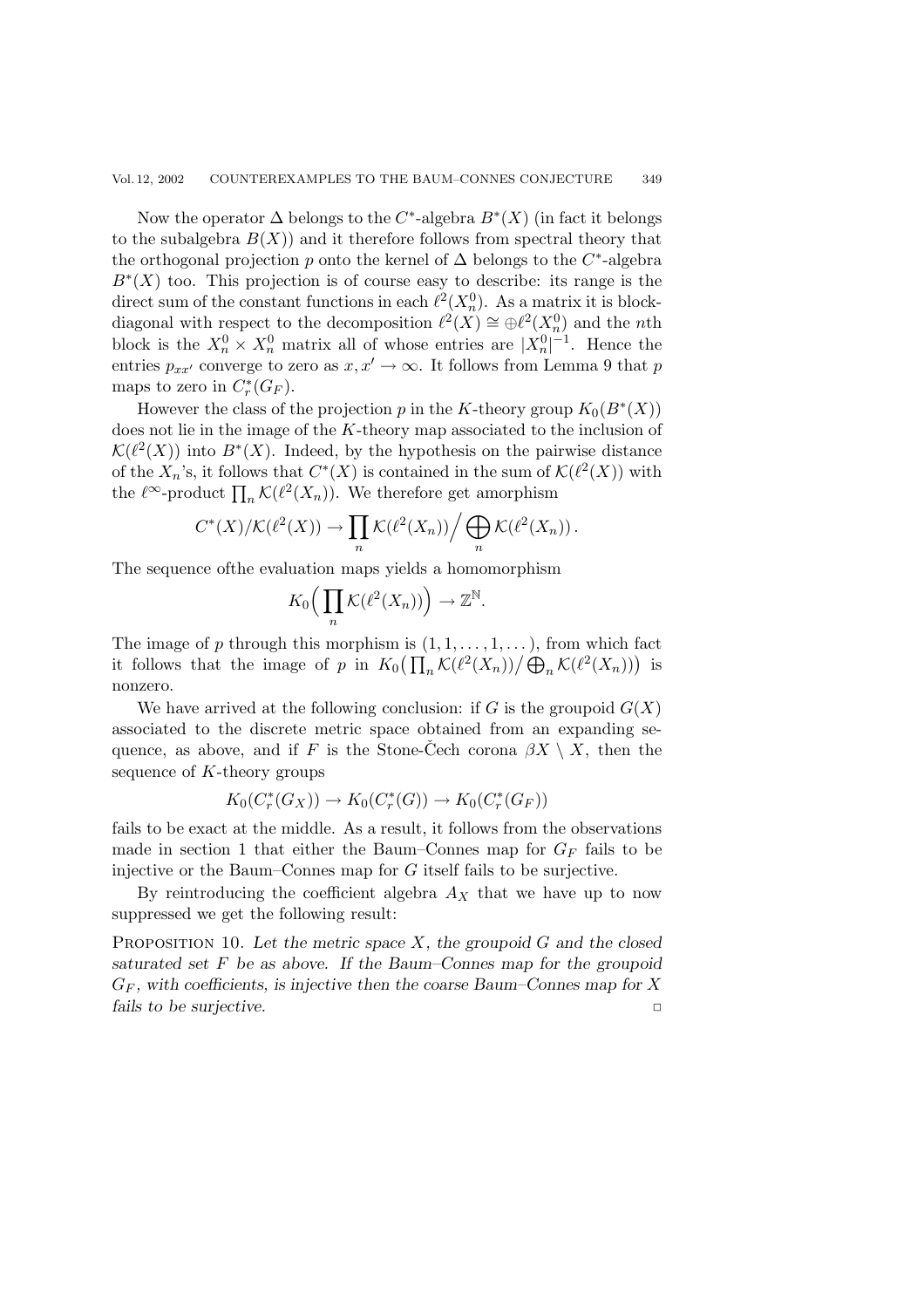If Γ is a finitely generated group, if  $\{\Gamma_n\}_{n=1}^{\infty}$  is a sequence of finite<br>tionts which increase to infinity in size and if the trivial corresponds quotients which increase to infinity in size, and if the trivial representation of Γ is isolated in the 'left regular' representation of Γ on  $\bigoplus_{n} \ell^2(\Gamma_n)$ , then the sequence of Cayley graphs of the  $\Gamma_n$ , formed with respect to a fixed finite generating set of  $\Gamma$ , is an expanding sequence of graphs of the sort we require. If it happens that each  $g \in \Gamma$  apart from the identity element maps to the identity element in only finitely many of the  $\Gamma_n$  then the groupoid  $G_F$  is easy to compute: it is just the crossed product groupoid associated to the action of the group  $\Gamma$  on the Stone-Cech corona of  $\cup_n \Gamma_n$ . So if  $\Gamma$  is a group for which the injectivity of the Baum–Connes map, with coefficients, is proved, then it must follow that the coarse Baum–Connes map for the

space  $X$  fails to be surjective. Hence, for example: PROPOSITION 11. Let  $k \geq 2$  and form the Cayley graphs of the quotients

 $SL_k(\mathbb{Z}/n\mathbb{Z})$  with respect to a fixed finite generating set of  $SL_k(\mathbb{Z})$ . Let  $X = \bigcup_n SL_k(\mathbb{Z}/n\mathbb{Z})$  and assign to X a metric which is the Cayley graph *metric on each*  $SL_k(\mathbb{Z}/n\mathbb{Z})$  *and for which the separation of*  $SL_k(\mathbb{Z}/n\mathbb{Z})$  *from its complement in* X *increases to infinity, as* n *tends to infinity. Then the coarse Baum–Connes assembly map for the space* X *fails to be surjective.* □

## **7 Counterexamples for Group Actions**

In this final section we shall consider the Baum–Connes conjecture for group actions on spaces, or in other words the Baum–Connes conjecture for groups, with coefficients in commutative  $C^*$ -algebras.

In a recent paper [G1], M. Gromov has announced the existence of finitely generated groups which do not uniformly embed into Hilbert space. His argument, which he sketches very briefly, is based on two things: the simple but elegant observation that no expanding sequence of graphs embeds uniformly in Hilbert space; and a far more intricate probabilistic scheme for constructing groups into whose Cayley graphs certain expanding sequences of graphs may be mapped.

What follows below is almost entirely based on Gromov's constructions. Since the details have not yet appeared, let us make precise what we shall need. We shall assume the existence of a finitely generated discrete group Γ, of a sequence of  $(k, \varepsilon)$  expanding graphs  $X_n$ , as in the previous section, and of a sequence of maps  $\varphi_n: X_n^0 \to \Gamma$  from the vertex sets of these graphs into Γ such that:

• There is a constant K such that  $d(\varphi_n(x), \varphi_n(x')) \leq K d(x, x')$  for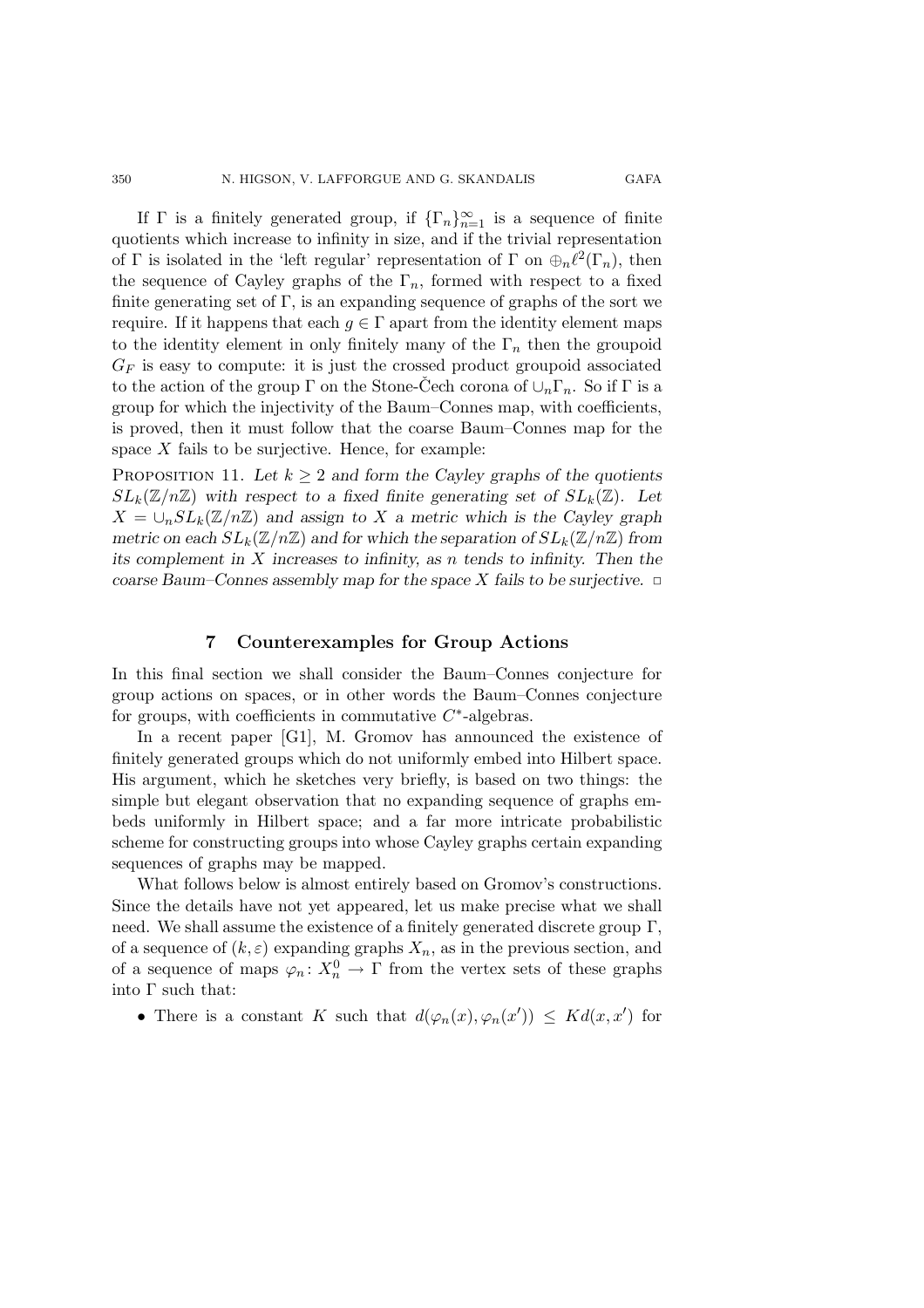all *n* and for all  $x, x' \in X_n^0$ . Here the distance is computed in  $X_n^0$ using the graph distance, and in  $\Gamma$  using the left translation invariant word-length metric for some set of generators which will be fixed throughout.

•  $\lim_{n \to \infty} (\max\{\#\varphi_n^{-1}[x]/\#X_n : x \in \Gamma\}) = 0.$ 

We shall prove that there exists a compact metrizable space  $Z$  and an action of  $\Gamma$  on  $Z$  by homeomorphisms such that the Baum–Connes map fails to be an isomorphism for the reduced crossed product of  $C(Z)$  by Γ.

Consider first the (non-separable) abelian  $C^*$ -algebra  $A = \ell^{\infty}(\mathbb{N}; c_0(\Gamma)).$ The  $C^*$ -algebra $A \rtimes_r \Gamma$  is faithfully represented in  $\ell^2(\Gamma \times \mathbb{N})$ .

For  $n \in \mathbb{N}$ , define a partial isometry  $\theta_n : \ell^2(\Gamma) \to \ell^2(X_n)$  by

$$
\theta_n(f)(x) = \frac{1}{\sqrt{\#\varphi_n^{-1}[\varphi_n(x)]}} f(\varphi_n(x))
$$

for  $f \in \ell^2(\Gamma)$ ,  $x \in X_n$ . The positive operator

$$
D_n = \theta_n^* \Delta_n \theta_n + (1 - \theta_n^* \theta_n) : \ell^2(\Gamma) \to \ell^2(\Gamma)
$$

has a one-dimensional kernel, which is spanned by the  $\ell^2$ -normalized function  $y \mapsto \sqrt{\pi \varphi_n^{-1}[y]/\# X_n}$ , and on the orthogonal complement of its kernel  $D_n$  is bounded below by min( $\varepsilon$ , 1). Let D be the direct sum of the operators  $D_n$  on  $\ell^2(\Gamma \times \mathbb{N})$ . Then D belongs to the algebra  $\widetilde{A \rtimes_r \Gamma}$  obtained by adjoining a unit to  $A \rtimes_r \Gamma$  (it is in fact in  $\widetilde{C_c(\Gamma,A)}$ ), the point 0 is isolated in its spectrum, and the orthogonal projection onto the kernel of  $D$ , which is by spectral theory an element p of  $A \rtimes_r \Gamma \subset \ell^{\infty}(\mathbb{N}; \mathcal{K}(\ell^2(\Gamma)))$ , is the sequence  $p_n$  of matrices with entries

$$
p_{n,y,z} = \frac{\sqrt{\#\varphi_n^{-1}[y]\#\varphi_n^{-1}[z]}}{\#X_n}, \quad y, z \in \Gamma.
$$

It therefore follows from our hypotheses that the supremum of the matrix coefficients  $p_{n,y,z}$  converge to zero as  $n \to \infty$ . We show that:

- The class of p in  $K_0(A \rtimes_r \Gamma)$  does not come from  $K_0(c_0(\mathbb{N} \times \Gamma) \rtimes_r \Gamma)$ .<br>
The image of p in  $(A/c_0(\mathbb{N} \times \Gamma)) \rtimes_r \Gamma$  is zero.
- The image of p in  $(A/c_0(\mathbb{N} \times \Gamma)) \rtimes_r \Gamma$  is zero.

To prove the first assertion, denote by  $\pi_n : \ell^{\infty}(\mathbb{N}, c_0(\Gamma)) \rtimes_r \Gamma \to c_0(\Gamma) \rtimes \Gamma$  the<br>combination of  $n$ . Heing  $\pi$ , we get a map  $K(A \rtimes \Gamma) \to K(c(\Gamma) \rtimes \Gamma) \to \mathbb{Z}$ evaluation at n. Using  $\pi_n$ , we get a map  $K_0(A \rtimes_r \Gamma) \to K_0(c_0(\Gamma) \rtimes \Gamma) = \mathbb{Z}$ .<br>Since  $\pi_n(x)$  are in a papel and proposation and find  $\pi_n(\mathbb{Z})$ . Therefore Since  $\pi_n(p) = p_n$  is a rank one projection, we find  $\pi_n([p]) = 1$ . Therefore the K-theory class of p in  $K_0(A \rtimes_r \Gamma)$  does not come from  $K_0(c_0(\mathbb{N} \times \Gamma) \rtimes_r \Gamma)$ <br>(which is an algebraic sum  $\mathbb{R}$ ) (which is an algebraic sum  $\oplus_{n\in\mathbb{N}}\mathbb{Z}$ ).

As for the second assertion, the above computation tells us that the function from  $\Gamma$  to A associated with p by Lemma 9 takes its values in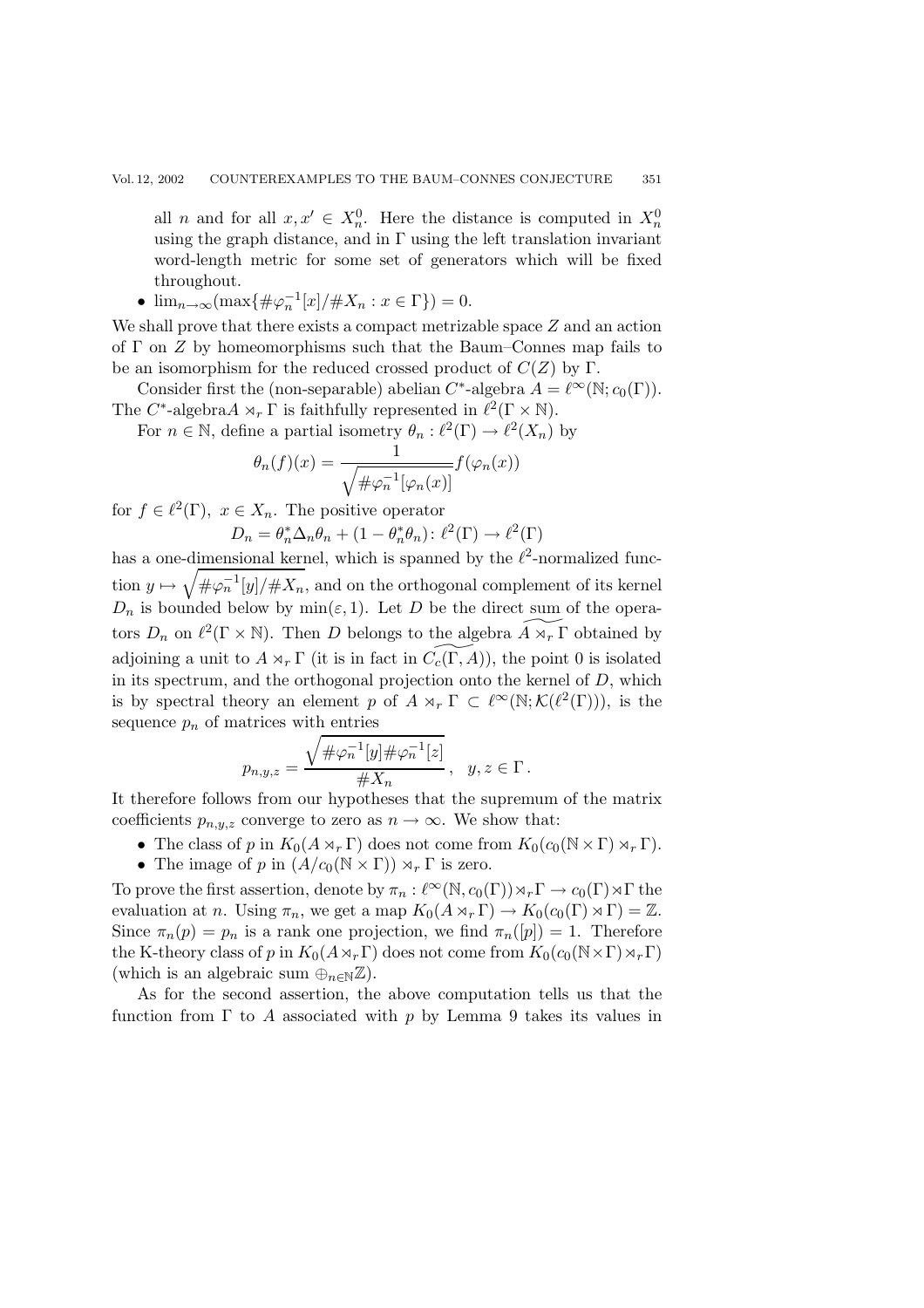This shows that the K-theory sequence

 $K_0(c_0(\mathbb{N}\times\Gamma)\rtimes_r \Gamma) \to K_0(A\rtimes_r \Gamma) \to K_0((A/c_0(\mathbb{N}\times\Gamma))\rtimes_r \Gamma)$ 

fails to be exact at its middle term, and from this we obtain our counterexample as before.

Having found a commutative but non-separable counterexample to the Baum–Connes conjecture it follows from a direct limit argument that there is a separable  $\Gamma$ -C<sup>\*</sup>-subalgebra which is also a counterexample. Taking the one-point compactification of the Gelfand dual of such a separable  $C^*$ subalgebra we obtain a compact metrizable  $\Gamma$ -space for which the Baum– Connes conjecture is false.

Remark 12. The above argument just shows that the Baum–Connes map fails to be surjective for some space, or else it fails to be injective for another. In fact Guoliang Yu has pointed out that the former always occurs: the Baum–Connes map for the crossed-product  $A \rtimes_r \Gamma$ , in the above notation, is never surjective.

On the other hand, the mapping cone trick in section 1 allows one to construct from our counterexample a second-countable, locally compact Hausdorff space W such that

 $K_0(C_0(W) \rtimes_{\text{max}} \Gamma) = 0$  and  $K_0(C_0(W) \rtimes_r \Gamma) \neq 0$ .

For such a space the Baum–Connes map of course fails to be surjective (although it is injective since in this case the topological K-theory is zero). The same is true of the one-point compactification of W.

Remark 13. N. Ozawa has found a counterexample similar to ours, but with a *trivial* action on a *non-commutative* C∗-algebra instead of a non-trivial action of  $\Gamma$  on a commutative  $C^*$ -algebra. One can apply the mapping cone trick to Ozawa's example in order to construct a  $C^*$ algebra A with trivial  $\Gamma$  action such that  $K_{*}^{top}(\Gamma, A) = K_{*}(A \rtimes_{\max} \Gamma) =$ <br> $K_{*}(A \otimes C^{*}(\Gamma)) = 0$  but  $K_{*}(A \otimes C^{*}(\Gamma)) = K_{*}(\Gamma) \times 0$  $K_* (A \otimes_{\text{max}} C^*_{\text{max}}(\Gamma)) = 0$  but  $K_*(A \rtimes_r \Gamma) = K_* (A \otimes_{\text{min}} C^*_r(\Gamma)) \neq 0$ .

## **References**

- [A] C. ANANTHARAMAN-DELAROCHE, Amenability and exactness for dynamical systems and their  $C^*$ -algebras, preprint.
- [BC] P. Baum, A. Connes, K-theory for Lie groups and foliations, Enseign. Math. 46 (2000), 3–42.

352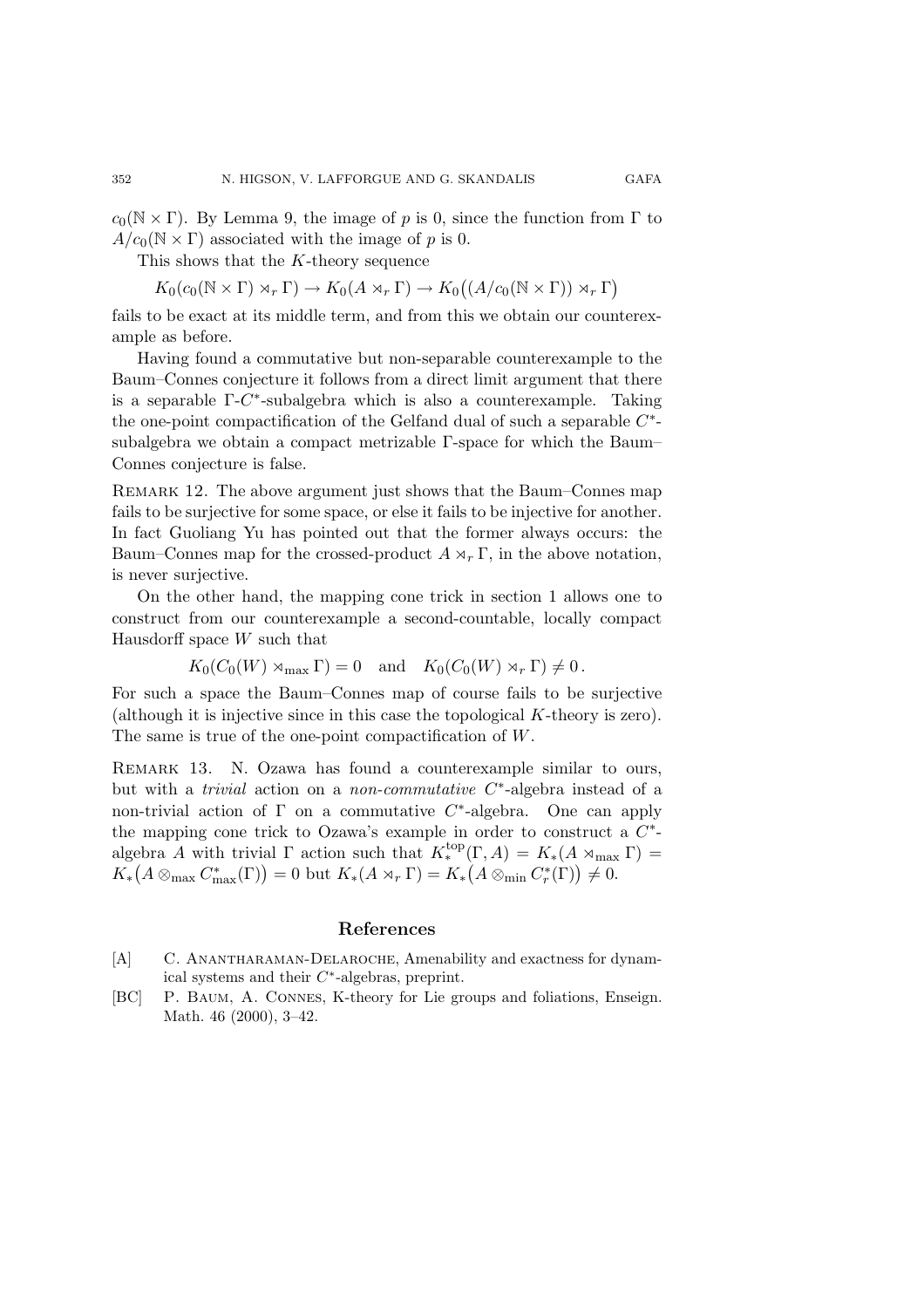- [BCH] P. Baum, A. Connes, N. Higson, Classifying space for proper actions and K-theory of group  $C^*$ -algebras,  $C^*$ -algebras: 1943–1993 (San Antonio, TX, 1993), Contemp. Math. 167, Amer. Math. Soc. (1994), 240–291.
- [Bl] B. Blackadar, K-theory, Second Edition, Cambridge University Press (1998).
- [C] A. Connes, Non-commutative Geometry, Academic Press, (1994).
- [Cu] J. Cuntz, K-theoretic amenability for discrete groups, J. Reine Angew. Math. 344 (1983), 180–195.
- [FRR] S. Ferry, A. Ranicki, J. Rosenberg (eds.), Novikov conjectures, Index theorems and Rigidity, Volume 1, London Mathematical Society, LNS 226, (1993).
- [G1] M. Gromov, Spaces and questions, Visions in Mathematics, Towards 2000, GAFA2000, Special issue of GAFA, Part I (2000), 118–161.
- [G2] M. Gromov, Asymptotic invariants for infinite groups, in "Geometric Group Theory, Vol. 1, Proceedings of the symposium held at Sussex University, Sussex, July 1991," (G.A. Niblo, M.A. Roller, Eds.), Cambridge University Press, (1993), 1–295.
- [GuK] E. Guentner, J. Kaminker, Exactness and the Novikov conjecture, preprint, 2000.
- $[HV]$  P. DE LA HARPE, A. VALETTE, La propriété  $(T)$  de Kazdhan pour les groupes localement compacts, Astérisque, (1989).
- [Hi] N. Higson, Bivariant K-theory and the Novikov conjecture, Geom. Funct. Anal. 10:3 (2000), 563–581.
- [HiK] N. HIGSON, G. KASPAROV, Operator K-theory for groups which act properly and isometrically on Hilbert space, Electronic Research Announcements, AMS 3 (1997), 131–141.
- [HiR] N. Higson, J. Roe, On the coarse Baum–Connes conjecture, in "Novikov conjectures, index theorems and rigidity, Vol. 2" (S. Ferry, A. Ranicki, J. Rosenberg, eds.), Cambridge University Press (1995), 227–254.
- [HilS] M. HILSUM, G. SKANDALIS, Morphismes K-orientés d'espaces de feuilles et fonctorialité en théorie de Kasparov, Ann. Sci. E.N.S. 4e Série 20, (1987), 325–390.
- [K1] G.G. Kasparov, Topological invariants of elliptic operators, I. Khomology, Izv. Akad. Nauk SSSR Ser. Mat. 39:4 (1975) 796–838.
- [K2] G.G. Kasparov, Operator K-theory and its applications: elliptic operators, group representations, higher signatures,  $C^*$ -extensions, Proc. of the Int. Cong. of Math. (Warsaw, 1983), 987–1000.
- [K3] G.G. Kasparov, K-theory, group C∗-algebras, and higher signatures (conspectus)- 1981, Novikov conjectures, index theorems and rigidity, Vol. 1 (Oberwolfach, 1993), London Math. Soc. LNS 226, (1995), 101–146.
- [K4] G.G. Kasparov, Lorentz groups: K-theory of unitary representations and crossed products, Dokl. Akad. Nauk SSSR, 275 (1984), 541–545.